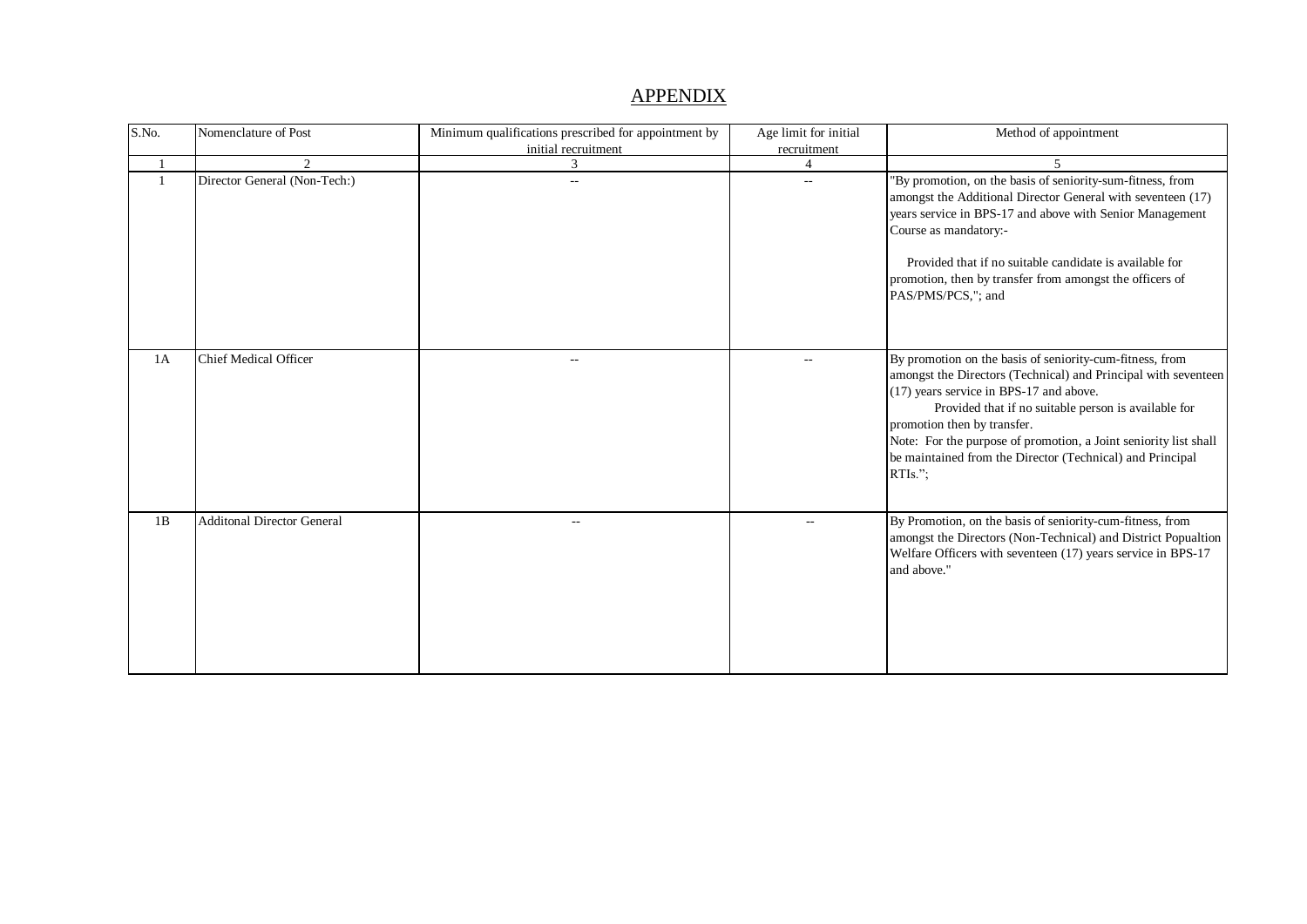| S.No. | Nomenclature of Post                                             | Minimum qualifications prescribed for appointment by<br>initial recruitment | Age limit for initial<br>recruitment | Method of appointment                                                                                                                                                                                                                                                                                                                                                                                                                                                                                                                                                                                                                                                    |
|-------|------------------------------------------------------------------|-----------------------------------------------------------------------------|--------------------------------------|--------------------------------------------------------------------------------------------------------------------------------------------------------------------------------------------------------------------------------------------------------------------------------------------------------------------------------------------------------------------------------------------------------------------------------------------------------------------------------------------------------------------------------------------------------------------------------------------------------------------------------------------------------------------------|
|       | $\mathfrak{D}$                                                   | 3                                                                           | 4                                    |                                                                                                                                                                                                                                                                                                                                                                                                                                                                                                                                                                                                                                                                          |
| 2     | Director (Non-Technical)/ District<br>Population Welfare Officer | $\overline{\phantom{a}}$                                                    | $-$                                  | By Promotion on the basis of seniority -cum-fitness<br>(i)<br>from amongst the Deputy Directors (Non-Technical), District<br>Population Welfare Officers and Senior Instructor (Non-<br>Technical) with twelve years service as such, in BPS-17 and<br>above:<br>Provided that if no suitable candidate is available for<br>promotion, then by transfer from amongst the suitable officers<br>of the Provincial Government.<br>Note: For the purpose of promotion, a joint seniority list shall<br>be maintained from amongst the Deputy Directors (Non-<br>Technical), District Population Welfare Officers, and Senior<br>Instructors (Non-Technical).";               |
| 3     | Director (Technical) / Principal RTIs                            | $\sim$ $\sim$                                                               |                                      | By promotion on the basis of seniority-cum-Fitness,<br>(i)<br>from amongst the Deputy Directors (Technical), Senior Women<br>Medical Officers, Deputy Principal (RTIs) and Senior<br>Instructor (Technical) with twelve years service as such, in BPS<br>17 and above:<br>Provided that if no suitable candidate is available for<br>promotion, then by transfer from amongst the suitable officers<br>of the Provincial Government.<br>Note: For the purpose of promotion, a joint seniority list shall<br>be maintained from amongst the Deputy Directors (Technical),<br>Senior Women Medical Officers, Deputy Principal (RTIs) and<br>Senior Instructor (Technical). |
| 4     | Deleted                                                          |                                                                             |                                      |                                                                                                                                                                                                                                                                                                                                                                                                                                                                                                                                                                                                                                                                          |
|       |                                                                  |                                                                             |                                      |                                                                                                                                                                                                                                                                                                                                                                                                                                                                                                                                                                                                                                                                          |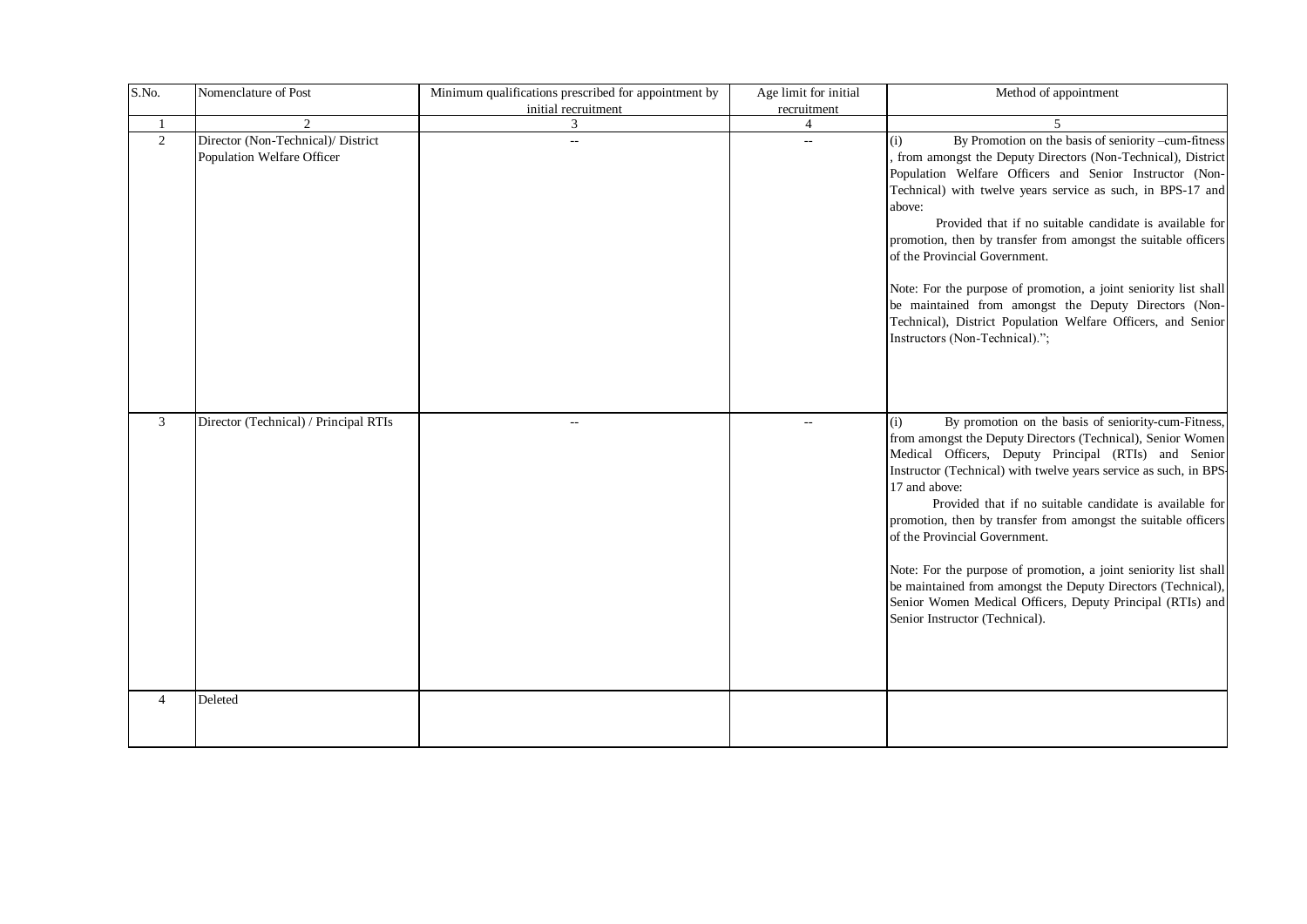| S.No.        | Nomenclature of Post                                                                                                     | Minimum qualifications prescribed for appointment by<br>initial recruitment | Age limit for initial    | Method of appointment                                                                                                                                                                                                                                                                                                                                                                                                                                                                                                                                                                                                                                                                                                                                                                                |
|--------------|--------------------------------------------------------------------------------------------------------------------------|-----------------------------------------------------------------------------|--------------------------|------------------------------------------------------------------------------------------------------------------------------------------------------------------------------------------------------------------------------------------------------------------------------------------------------------------------------------------------------------------------------------------------------------------------------------------------------------------------------------------------------------------------------------------------------------------------------------------------------------------------------------------------------------------------------------------------------------------------------------------------------------------------------------------------------|
| $\mathbf{1}$ |                                                                                                                          | 3                                                                           | recruitment<br>4         |                                                                                                                                                                                                                                                                                                                                                                                                                                                                                                                                                                                                                                                                                                                                                                                                      |
| 5            | Deputy Director (Non-Technical)/District<br>Population Welfare Officer/Senior<br>Instructor (Non-Technical)/Demographer  | $\overline{\phantom{a}}$                                                    | $\overline{\phantom{a}}$ | By promotion on the basis of seniority-cum-fitness,<br>(i)<br>from amongst the Assistant Directors, Deputy District<br>Population Welfare Officers (Non-Technical),<br>Tehsil<br>Population Welfare Officers, Deputy Demographers, Accounts<br>Officers and Instructor (Non-Technical) with five years service<br>as such:<br>Provided that if no suitable candidate is available for<br>promotion, then by transfer from amongst the suitable officers<br>of the Provincial Government.<br>Note: For the purpose of promotion, a joint seniority list shall<br>be maintained from amongst the Assistant Directors, Deputy<br>District Population Welfare Officers (Non-Technical), Tehsil<br>Population Welfare Officers, Deputy Demographers, Accounts<br>Officers and Instructor (Non-Technical). |
| 6            | Deputy Director (Technical)/ Senior<br>Woman Medical Officer/Senior<br>Instructor (Technical)/Deputy Principal<br>(RTIs) | $\mathbf{u}$                                                                | $\overline{\phantom{a}}$ | By promotion, on the basis of seniority -cum-<br>(i)<br>fitness, from amongst the Women Medical Officers, Deputy<br>District Population Welfare Officers (Technical), Instructor<br>(Technical) and NSV Surgeons with five years service as such:<br>Provided that if no suitable candidate is available for<br>promotion, then by transfer from amongst the suitable officers<br>of the Provincial Government.<br>Note: For the purpose of promotion, a joint seniority list shall<br>be maintained from amongst the Women Medical Officers,<br>Deputy District Population Welfare Officers (Technical),<br>Instructor (Technical) and NSV Surgeons.                                                                                                                                                |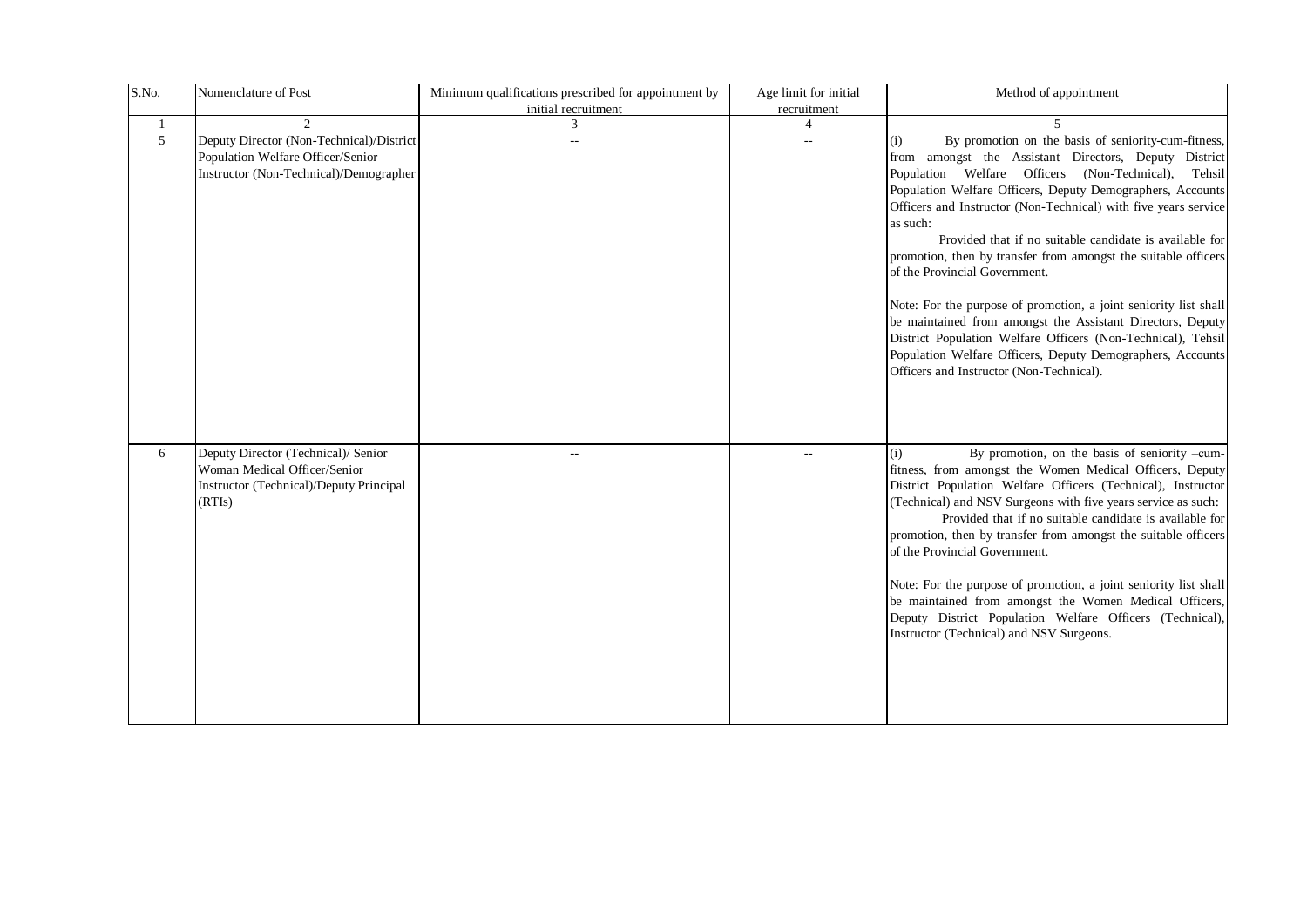| S.No.           | Nomenclature of Post                                                                                | Minimum qualifications prescribed for appointment by<br>initial recruitment                                                                                                                                                                                                                                                                                                                                                                                | Age limit for initial<br>recruitment | Method of appointment                                                                                                                                                                                                                                                                                                                                                                                                                                                                                                                                                                                                                                                                                                                                         |
|-----------------|-----------------------------------------------------------------------------------------------------|------------------------------------------------------------------------------------------------------------------------------------------------------------------------------------------------------------------------------------------------------------------------------------------------------------------------------------------------------------------------------------------------------------------------------------------------------------|--------------------------------------|---------------------------------------------------------------------------------------------------------------------------------------------------------------------------------------------------------------------------------------------------------------------------------------------------------------------------------------------------------------------------------------------------------------------------------------------------------------------------------------------------------------------------------------------------------------------------------------------------------------------------------------------------------------------------------------------------------------------------------------------------------------|
| $\overline{1}$  | $\mathcal{D}_{\mathcal{L}}$                                                                         |                                                                                                                                                                                                                                                                                                                                                                                                                                                            |                                      | $\overline{\phantom{0}}$                                                                                                                                                                                                                                                                                                                                                                                                                                                                                                                                                                                                                                                                                                                                      |
| $7\phantom{.0}$ | Assistant Director /Tehsil Population (a)<br>Demographer/Instructor<br>Technical)/Accounts Officer. | Second Class Master's Degree or equivalent<br>Officer/ Deputy District Population qualification from a recognized University in Sociology,<br>Welfare Officer (Non-Technical)/Deputy Social Work, Anthropology, Psychology, Business<br>(Non-Administration (MBA), Economics, Statistics, Political<br>Science, Chemistry, Population Studies; or<br>(b) MBBS or equivalent qualification recognized by the<br>Pakistan Medical and Dental Council (PMDC). | 22 to 35 years                       | (i) Thirty percent (30%) by promotion, from amongst the<br>officers having at least Second Class Bachelor's Degree from a<br>recognized University with three years service as such, in the<br>following manner, namely:<br>(a) Fifteen percent (15%) from amongst the Assistant District<br>Population Welfare Officers, Superintendents, Private<br>Secretaries and Admn: Officer;<br>(b) Seven point five percent $(7.5%)$ from amongst the<br>Accountants; and<br>(c) Seven point five percent $(7.5%)$ from amongst the<br>Statistical Investigator and Monitoring & Evaluation Officers:<br>Provided that if no suitable candidate is available for<br>promotion, then by initial recruitment;<br>Seventy percent (70%) by initial recruitment.<br>(ii) |
| 8               | <b>Sister Tutor</b>                                                                                 | A Grade Nurse with,<br>Diploma in Nursing from a recognized institute;<br>(i)<br>and<br>(ii) Two years relevant experience from any<br>Government recognized institute.                                                                                                                                                                                                                                                                                    | o 35 years<br>22                     | Fifty percent $(50\%)$ by promotion on the basis of<br>(i)<br>seniority-cum-fitness from amongst the Assistant Sister Tutors<br>with five years service as such:<br>Provided that if no suitable candidate is available for<br>promotion then by initial recruitment; and<br>Fifty percent (50%) by initial recruitment."<br>(ii)                                                                                                                                                                                                                                                                                                                                                                                                                             |
| 9               | Network Administrator                                                                               | At least Second Class Master's Degree in Computer<br>Science or Information Technology or Software Engineer<br>or equivalent qualification from a recognized University.                                                                                                                                                                                                                                                                                   | 22 to 35 Years                       | Fifty Percent by Promotion, on the basis of seniority-sum-<br>(a)<br>fitness, from amongst the Assistant Network Administrator<br>with at least five (05) year service as such:<br>Provided that if no suitable person is available for<br>promotion, then by initial recruitments; and<br>Fifty percent by initial recruitment.";                                                                                                                                                                                                                                                                                                                                                                                                                            |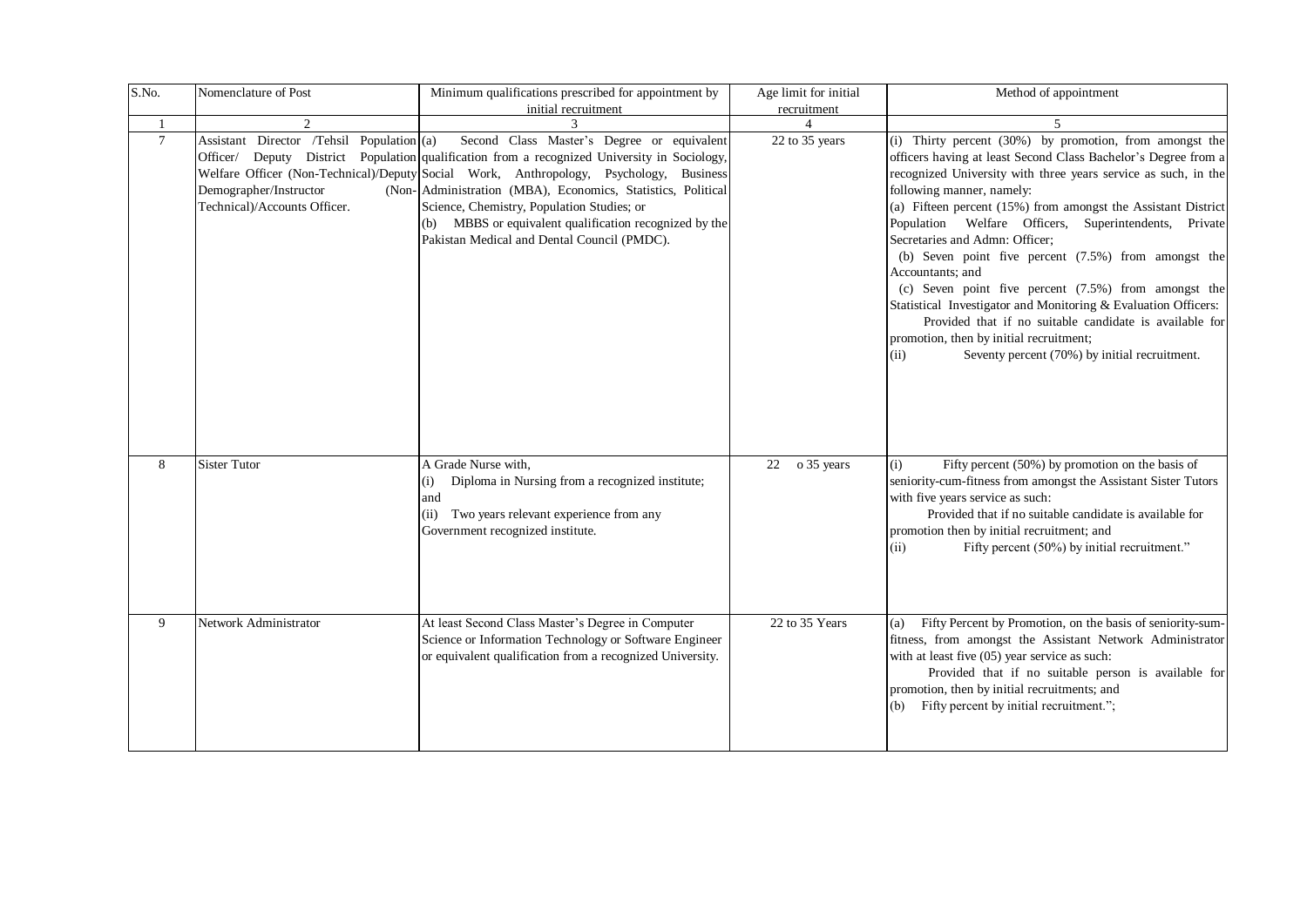| S.No. | Nomenclature of Post                   | Minimum qualifications prescribed for appointment by<br>initial recruitment                                                                                                                                                                    | Age limit for initial<br>recruitment | Method of appointment   |
|-------|----------------------------------------|------------------------------------------------------------------------------------------------------------------------------------------------------------------------------------------------------------------------------------------------|--------------------------------------|-------------------------|
|       | $\mathfrak{D}$                         |                                                                                                                                                                                                                                                | $\Lambda$                            | 5                       |
| 10    | Instructor (Technical) NSV Surgeon     | Woman Medical Officer/Deputy District MBBS Degree or equivalent qualification recognized by<br>Population Welfare Officer (Technical)/ the Pakistan Medical and Dental Council (PMDC)                                                          | 22 to 35 years                       | By Initial recruitment  |
| 11    | Database Administrator                 | At least Second class Master's Degree in Computer<br>Science or Software Engineer or four years Bachelor's<br>Degree in Information Technology or Computer Science<br>or equivalent qualification from a recognized University.                | 22 to 35 years                       | By initial recruitment. |
| 11A.  | Web Administrator                      | At least Second Class Master's Degree in Computer<br>Science or Software Engineer or four years Bachelor's<br>Degree in Information Technology or Computer Science<br>or equivalent qualification from a recognized University.                | 22 to 35 years                       | By initial recruitment. |
| 11B.  | Pharmacist                             | Pharm-D from a recognized University and<br>$\ddot{1}$<br>registered with the Pharmacy Council; or<br>B-Pharmacy from a recognized University with one<br>ii)<br>year experience in the relevant field and registered with<br>Pharmacy Council | 21 to 32 years                       | By initial recruitment. |
| 11C   | English Teacher (Female)               | At least Second Class Master's Degree in English<br>Literature or equivalent qualification from a recognized<br>University.                                                                                                                    | 22 to 35 years                       | By initial recruitment  |
| 11D   | <b>Assistant Director (Litigation)</b> | (i) LLB or BS (Law) (five years) from a recognized<br>University.<br>(ii) Having being enrolled as practicing Lawyer with the<br>Bar Council; and<br>(iii) Three years standing experience at the Bar                                          | 21 to 35 years                       | By initial recruitment. |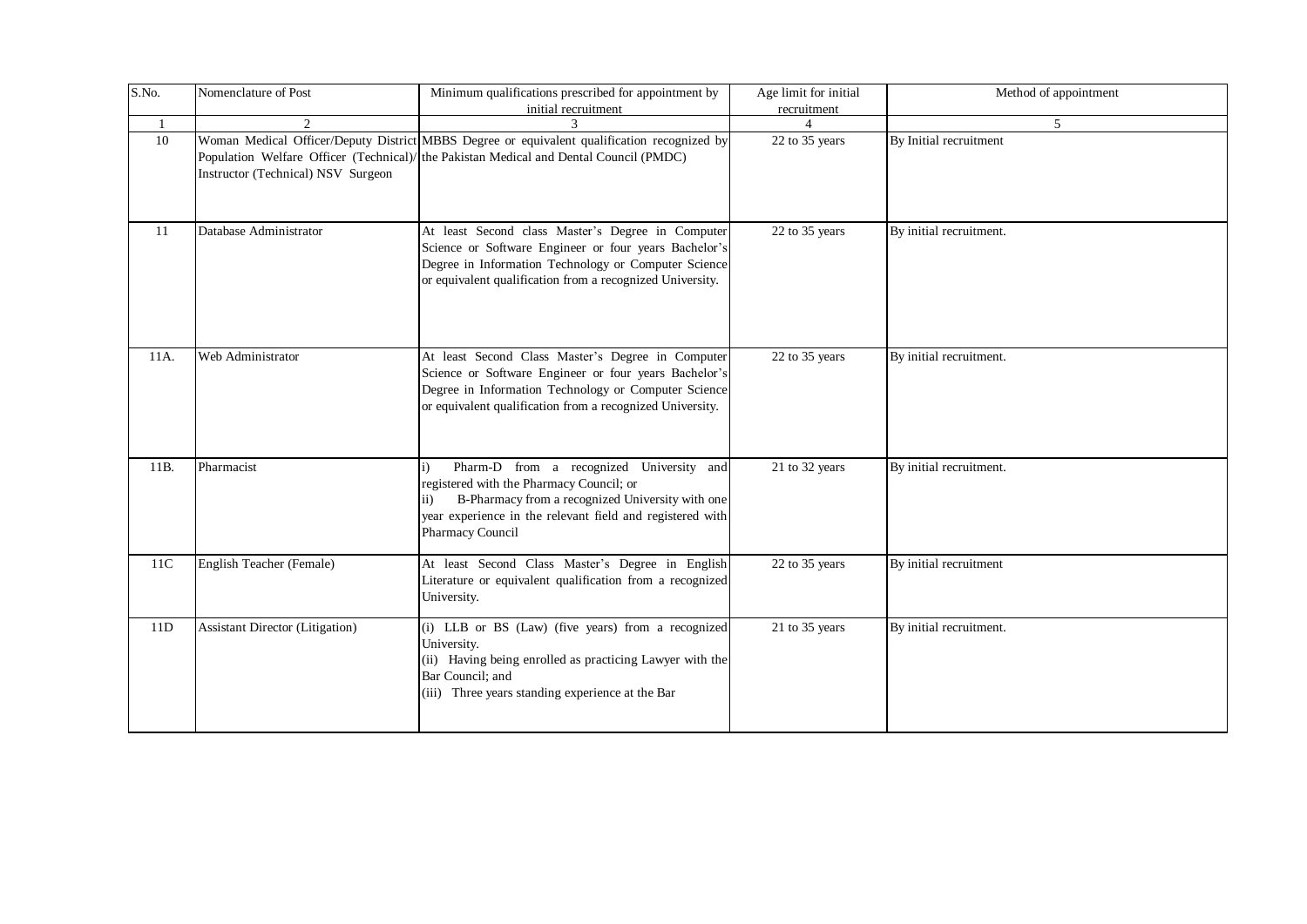| S.No. | Nomenclature of Post                                                | Minimum qualifications prescribed for appointment by<br>initial recruitment                                                                                                                                                                                                                                                            | Age limit for initial<br>recruitment | Method of appointment                                                                                                                                                                                                                                                                                                                                                                                                                                                                                                                                                                                                                                                                                                                                                                                              |
|-------|---------------------------------------------------------------------|----------------------------------------------------------------------------------------------------------------------------------------------------------------------------------------------------------------------------------------------------------------------------------------------------------------------------------------|--------------------------------------|--------------------------------------------------------------------------------------------------------------------------------------------------------------------------------------------------------------------------------------------------------------------------------------------------------------------------------------------------------------------------------------------------------------------------------------------------------------------------------------------------------------------------------------------------------------------------------------------------------------------------------------------------------------------------------------------------------------------------------------------------------------------------------------------------------------------|
| -1    | $\overline{c}$                                                      | 3                                                                                                                                                                                                                                                                                                                                      | $\overline{4}$                       | 5                                                                                                                                                                                                                                                                                                                                                                                                                                                                                                                                                                                                                                                                                                                                                                                                                  |
| 12    | Officer/Admn: Officer                                               | Assistant District Population Welfare At least Second Class Master's Degree or equivalent<br>qualification from<br>a recognized University in<br>Sociology/Social<br>Work/<br>Anthropology<br>Psychology/Business Administration (MBA) /Public<br>Administration (MPA) /Economics/Statistics /Political<br>Science/Population Studies. | 21 to 32 years                       | Forty percent (40%) by promotion, on the basis of<br>(i)<br>seniority-cum-fitness, from amongst the Assistants with at least<br>five years service as such;<br>(ii) Twenty percent (20%) by promotion, on the basis of<br>seniority-cum-fitness, from amongst the Statistical Assistant<br>with at least five years service as such;<br>(iii) Twenty percent (20%) by promotion, on the basis of<br>seniority-cum-fitness, from amongst the Senior Scale<br>Stenographer with at least five years service as such; and<br>Twenty percent (20%) by promotion, on the basis of<br>(iv)<br>seniority-cum-fitness, from amongst the Projectionists and<br>Photographers with at least five years service as such;<br>Provided that if no suitable candidate is available for<br>promotion then by initial recruitment. |
| 13    | Superintendent                                                      | $---$                                                                                                                                                                                                                                                                                                                                  |                                      | (i)<br>By Promotion, on the basis of seniority-cum-fitness,<br>from amongst Assistant with at least five years service as such;<br>and<br>(ii)<br>if no suitable candidates is available for promotion,<br>then by transfer                                                                                                                                                                                                                                                                                                                                                                                                                                                                                                                                                                                        |
| 14    | Accountant                                                          | Class<br>Master's<br>in<br>Second<br>Degree<br>Commerce/Economics/Business<br>Administration<br><b>or</b><br>equivalent qualification from a recognized University.                                                                                                                                                                    | 21 to 32 years                       | (i) Eighty percent (80%) by promotion, on the basis of<br>seniority cum-fitness, from amongst the Accounts Assistants<br>with five years service as such:<br>Provided that if no suitable candidate is available for<br>promotion, then by initial recruitment"; and<br>(ii) Twenty percent (20%) by initial recruitment.                                                                                                                                                                                                                                                                                                                                                                                                                                                                                          |
| 15    | Statistical Investigator /Monitoring &<br><b>Evaluation Officer</b> | $- - -$                                                                                                                                                                                                                                                                                                                                | $---$                                | (i)<br>By Promotion, on the basis of Seniority-cum-fitness<br>from amongst Statistical Assistant with five years service as<br>such; and<br>(ii)<br>if no suitable candidates is available for promotion,<br>then by transfer                                                                                                                                                                                                                                                                                                                                                                                                                                                                                                                                                                                      |
| 16    | Private Secretary                                                   | $---$                                                                                                                                                                                                                                                                                                                                  | $\sim$ $\sim$ $\sim$                 | By promotion, on the basis of seniority-cum-fitness, from<br>amongst Senior Scale Stenographer with five years service as<br>such.                                                                                                                                                                                                                                                                                                                                                                                                                                                                                                                                                                                                                                                                                 |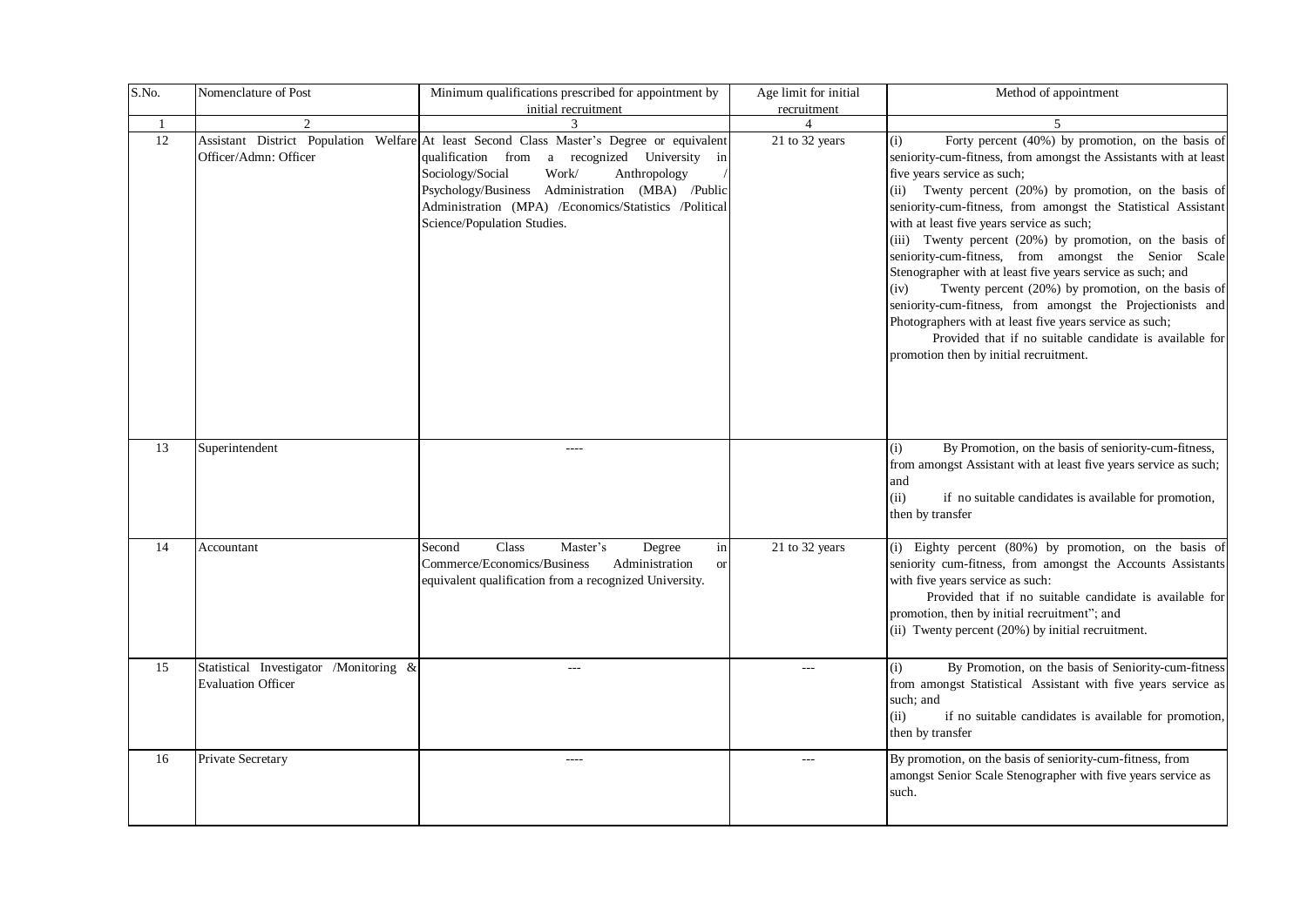| S.No.        | Nomenclature of Post                   | Minimum qualifications prescribed for appointment by                                                                                                                                                                                                                                                                            | Age limit for initial | Method of appointment                                                                                                                                                                                                                                                                                                                                        |
|--------------|----------------------------------------|---------------------------------------------------------------------------------------------------------------------------------------------------------------------------------------------------------------------------------------------------------------------------------------------------------------------------------|-----------------------|--------------------------------------------------------------------------------------------------------------------------------------------------------------------------------------------------------------------------------------------------------------------------------------------------------------------------------------------------------------|
|              |                                        | initial recruitment                                                                                                                                                                                                                                                                                                             | recruitment           |                                                                                                                                                                                                                                                                                                                                                              |
| $\mathbf{1}$ | 2                                      | 3                                                                                                                                                                                                                                                                                                                               | $\overline{4}$        | $\mathfrak{F}$                                                                                                                                                                                                                                                                                                                                               |
| 17           | Field Technical Officer.               | ---                                                                                                                                                                                                                                                                                                                             | $---$                 | "By promotion, on the basis of seniority-cum-fitness from<br>amongst the Family Welfare Counselors and Female Wardens<br>with five years service as such, who have successfully<br>completed four months Advance Training Course of Field<br>Technical Officer:<br>Provided that if no suitable candidate is available for<br>promotion, then by transfer."; |
| 17A          | Computer Operator                      | At least Second Class Bachelor's Degree in<br>Computer Science/Information Technology (BCS/BIT<br>four years) from a recognized University; Or<br>At least Second Class Bachelor's Degree from a<br>recognized university with one year Diploma in<br>Information Technology from a recognized Board of<br>Technical Education. | 18 to 30 years        | By initial recruitment.                                                                                                                                                                                                                                                                                                                                      |
| 18           | Senior Scale Stenographer              | Second Class Bachelor's Degree from a<br>(i)<br>recognized University;<br>(ii) a speed of Seventy (70) words per minute in<br>shorthand in English and 45 words per minute in typing;<br>and<br>(iii) Knowledge of computer in using Microsoft Word and<br>Microsoft Excel.                                                     | 18 to 30 years        | By promotion, on the basis of seniority-cum-fitness, from<br>amongst the Junior Scale Stenographers with at least five years<br>service as such:<br>Provided that if no suitable candidate is available for<br>promotion, then by initial recruitment.                                                                                                       |
| 18A          | <b>Assistant Sister Tutor</b>          | A Grade Nurse                                                                                                                                                                                                                                                                                                                   | 18 to 30 Years        | By initial recruitment                                                                                                                                                                                                                                                                                                                                       |
| 18AA         | <b>Assistant Network Administrator</b> | At least Second Class Master's Degree in Computer<br>Science / Bachelor's Degree in information Technology<br>or Computer Science (BCS/BIT four years) or equivalent<br>qualification from a recognized University.                                                                                                             | 21 to 32 years        | By initial recruitment.                                                                                                                                                                                                                                                                                                                                      |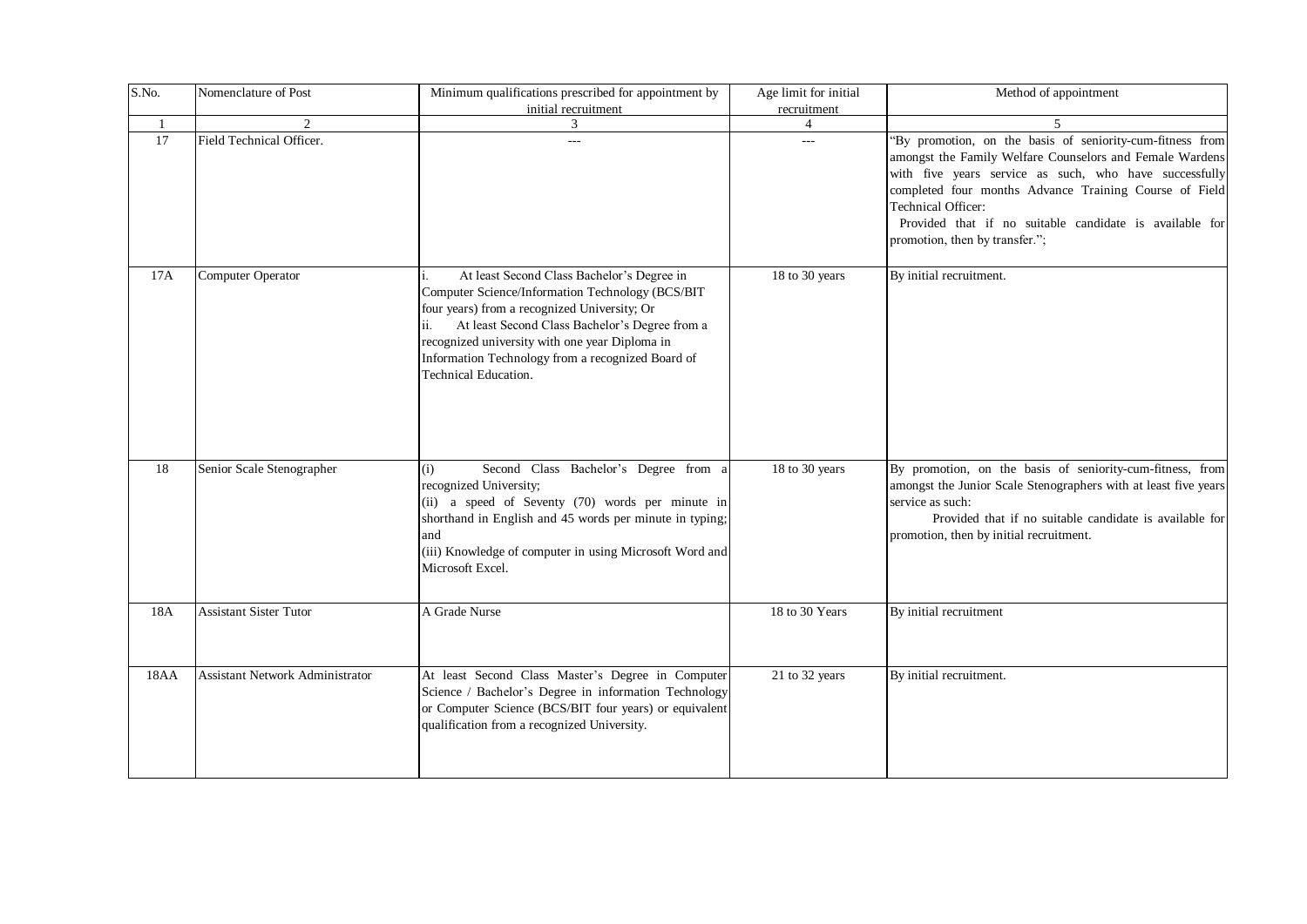| S.No. | Nomenclature of Post         | Minimum qualifications prescribed for appointment by<br>initial recruitment                                                                                                                                                                                                                                                                          | Age limit for initial<br>recruitment | Method of appointment                                                                                                                                                                                                                                                                                                    |
|-------|------------------------------|------------------------------------------------------------------------------------------------------------------------------------------------------------------------------------------------------------------------------------------------------------------------------------------------------------------------------------------------------|--------------------------------------|--------------------------------------------------------------------------------------------------------------------------------------------------------------------------------------------------------------------------------------------------------------------------------------------------------------------------|
| -1    | 2                            | 3                                                                                                                                                                                                                                                                                                                                                    | $\overline{4}$                       | 5                                                                                                                                                                                                                                                                                                                        |
| 19    |                              | Junior Scale Stenographer / Steno Typist. At least Second Class Intermediate Certificate or<br>equivalent qualification from a recognized Board;<br>(ii) a speed of Fifty (50) words per minutes in Shorthand<br>in English and Thirty five (35) words per minute in<br>typing; and<br>(iii) knowledge of computer in using MS Word and MS<br>Excel. | 18 to 30 years                       | By initial recruitment                                                                                                                                                                                                                                                                                                   |
| 19A   | Supervisor (Male)            |                                                                                                                                                                                                                                                                                                                                                      |                                      | By promotion, on the basis of seniority-cum-fitness, from<br>amongst the Family Welfare Assistants (Male) with at least five<br>(05) years service as such."                                                                                                                                                             |
| 20    | Projectionist                | Diploma Associate Engineering (DAE) from<br>(i)<br>an institute, recognized by the Board of Technical<br>Education, in the field of Electrical or Electronics";                                                                                                                                                                                      | 18 to 30 years                       | By initial recruitment                                                                                                                                                                                                                                                                                                   |
| 21    | Assistant                    | Bachelor's Degree from a recognized University                                                                                                                                                                                                                                                                                                       | 18 to 30 years                       | Seventy five percent (75%) by promotion, on the basis<br>(i)<br>of seniority-cum-fitness, from amongst the Senior Clerks with<br>five years service as such;<br>Provided if no suitable candidate is available for<br>promotion, then by initial recruitment; and<br>Twenty five (25%) by initial recruitment.<br>(ii)   |
| 22    | <b>Statistical Assistant</b> | Second Class Bachelor's Degree from a recognized<br>University with Statistical / Economics / Mathematics/<br>Sociology or Commerce as one of the subject and having<br>Diploma / Certificate in Computer/Information<br>Technology from a recognized Institute.                                                                                     | 18 to 30 years                       | By initial recruitment.                                                                                                                                                                                                                                                                                                  |
| 23    | <b>Accounts Assistant</b>    | At least Second Class Bachelor's Degree in Commerce or<br>Business Administration from a recognized University<br>with Diploma in Information Technology from a<br>recognized institute registered with Board of Technical<br>Education.                                                                                                             | 22 to 30 years                       | Fifty percent by promotion, on the basis of<br>(i)<br>seniority-cum-fitness, from amongst the Store Keepers with at<br>least five (05) year service as such:<br>Provided that if no suitable candidate is available for<br>promotion, then by initial recruitment; and<br>Fifty per cent by initial recruitment.<br>(ii) |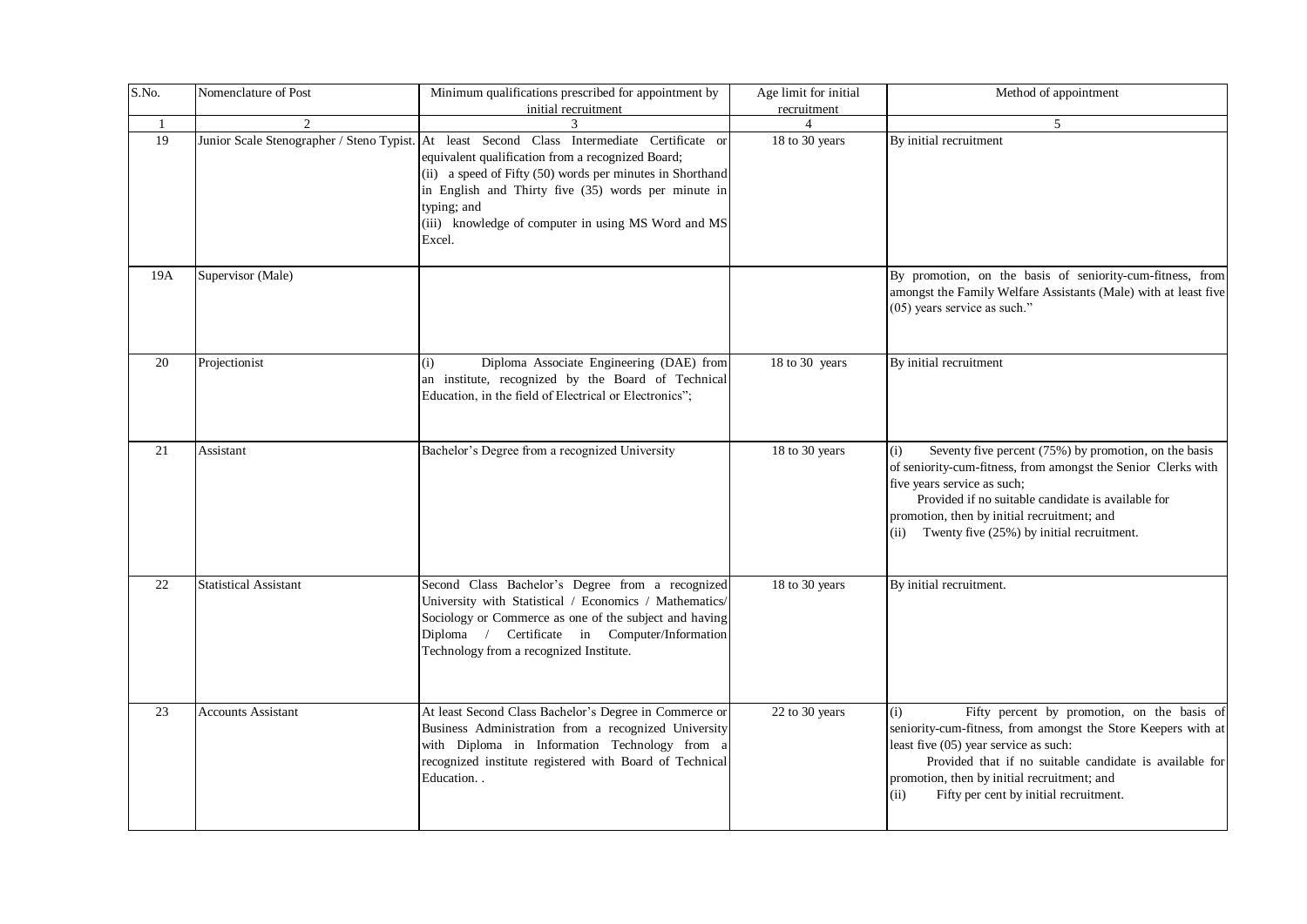| S.No. | Nomenclature of Post                         | Minimum qualifications prescribed for appointment by<br>initial recruitment                                                                                                                                                                                            | Age limit for initial<br>recruitment | Method of appointment                                                                                                                                                                                                                                                                                                                                                                                                                                                                                                                              |
|-------|----------------------------------------------|------------------------------------------------------------------------------------------------------------------------------------------------------------------------------------------------------------------------------------------------------------------------|--------------------------------------|----------------------------------------------------------------------------------------------------------------------------------------------------------------------------------------------------------------------------------------------------------------------------------------------------------------------------------------------------------------------------------------------------------------------------------------------------------------------------------------------------------------------------------------------------|
|       | $\mathfrak{D}$                               |                                                                                                                                                                                                                                                                        |                                      | $\overline{\phantom{0}}$                                                                                                                                                                                                                                                                                                                                                                                                                                                                                                                           |
| 24    | Photographer                                 | Diploma Associate Engineering (DAE) from an institute,<br>recognized by the board of Technical Education, in the<br>field of Electrical or Electronics.";                                                                                                              | 18 to 30 years                       | By initial recruitment.                                                                                                                                                                                                                                                                                                                                                                                                                                                                                                                            |
| 25    | Family Welfare Counselor<br>Female<br>Warden |                                                                                                                                                                                                                                                                        |                                      | By promotion on the basis of seniority-cum-fitness, from<br>amongst the Family Welfare Workers with three years service<br>as such, who has successfully completed three months Advance<br>Training Course of Family Welfare Counselor:<br>Provided if no suitable candidate is available for promotion,<br>then by transfer.";                                                                                                                                                                                                                    |
| 26    | Theatre Nurse                                | "A" Grade qualified Nurse                                                                                                                                                                                                                                              | 18 to 30 years                       | By initial recruitment.                                                                                                                                                                                                                                                                                                                                                                                                                                                                                                                            |
| 27    | Family Welfare Worker                        | At least Second Class Secondary School<br>(i)<br>Certificate or equivalent qualification from a recognized<br>Board; and<br>Two years Family Welfare Worker Training<br>(ii)<br>Course from Regional Training Institute (RTI),<br><b>Population Welfare Department</b> | 18 to 30 years                       | Twenty five percent (25%) by promotion, on the basis<br>(i)<br>of seniority-cum-fitness, from amongst the Family Welfare<br>Assistant (Female) with three years service as such, who has<br>successfully completed Family Welfare Worker Training from<br>Regional Training Institute (RTI) or Lady Health Visitor<br>training course from Government Public Health School; and<br>Seventy five percent (75%) by initial recruitment.<br>(i)<br>Provided that if no suitable candidate is available for<br>promotion, then by initial recruitment: |
| 28    | <b>Operation Theatre Technician</b>          | At least Second Class Secondary School Certificate or<br>equivalent qualification from a recognized Board with<br>science having successfully completed Operation Theatre<br>Assistant Course or Technician Course from Government<br>recognized institute;            | 18 to 30 years                       | By initial recruitment.                                                                                                                                                                                                                                                                                                                                                                                                                                                                                                                            |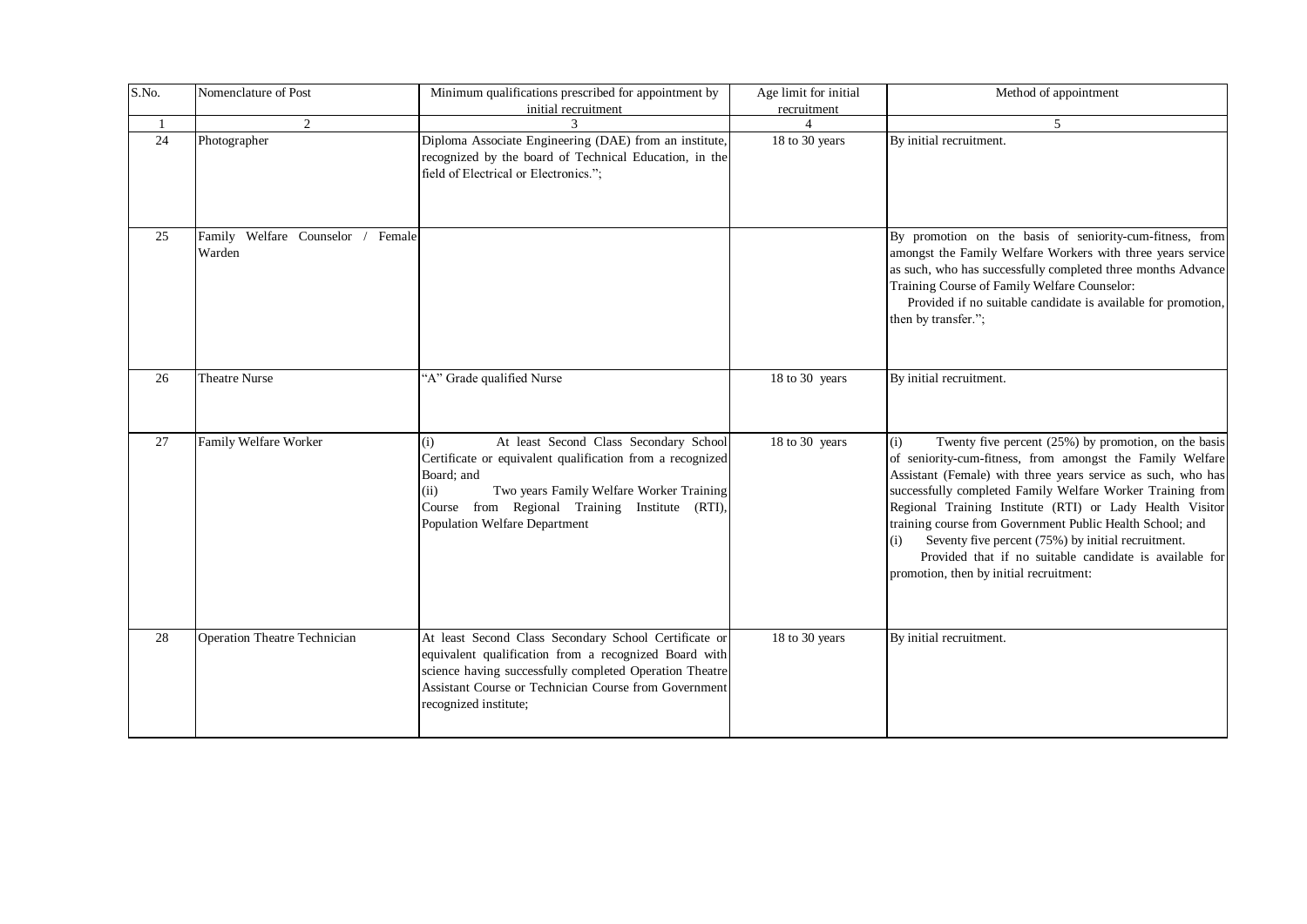| S.No. | Nomenclature of Post                 | Minimum qualifications prescribed for appointment by<br>initial recruitment                                                                                                                                                                                                              | Age limit for initial<br>recruitment | Method of appointment                                                                                                  |
|-------|--------------------------------------|------------------------------------------------------------------------------------------------------------------------------------------------------------------------------------------------------------------------------------------------------------------------------------------|--------------------------------------|------------------------------------------------------------------------------------------------------------------------|
|       |                                      |                                                                                                                                                                                                                                                                                          |                                      | 5                                                                                                                      |
| 29    | Male Motivator cum Theatre Assistant | At least Second Class Secondary School Certificate or<br>equivalent from a recognized Board with science having<br>successfully completed Operation Theatre Assistant or<br>Technician Course from Government recognized<br>institute."                                                  | 18 to 30 years                       | By initial recruitment.                                                                                                |
| 30    | Senior Clerk                         | $---$                                                                                                                                                                                                                                                                                    | $---$                                | By promotion, on the basis of seniority-cum-fitness, from<br>amongst the Junior Clerks with two years service as such. |
| 31    | <b>Store Keeper</b>                  | At least Second Class Intermediate Certificate or<br>equivalent qualification from a recognized Board with:-<br>Diploma or Certificate in Computer from a<br>(1)<br>recognized Institute; or<br>Diploma of Certificate in information<br>(ii)<br>Technology from a recognized Institute. | 18 to 30 years                       | By initial recruitment.                                                                                                |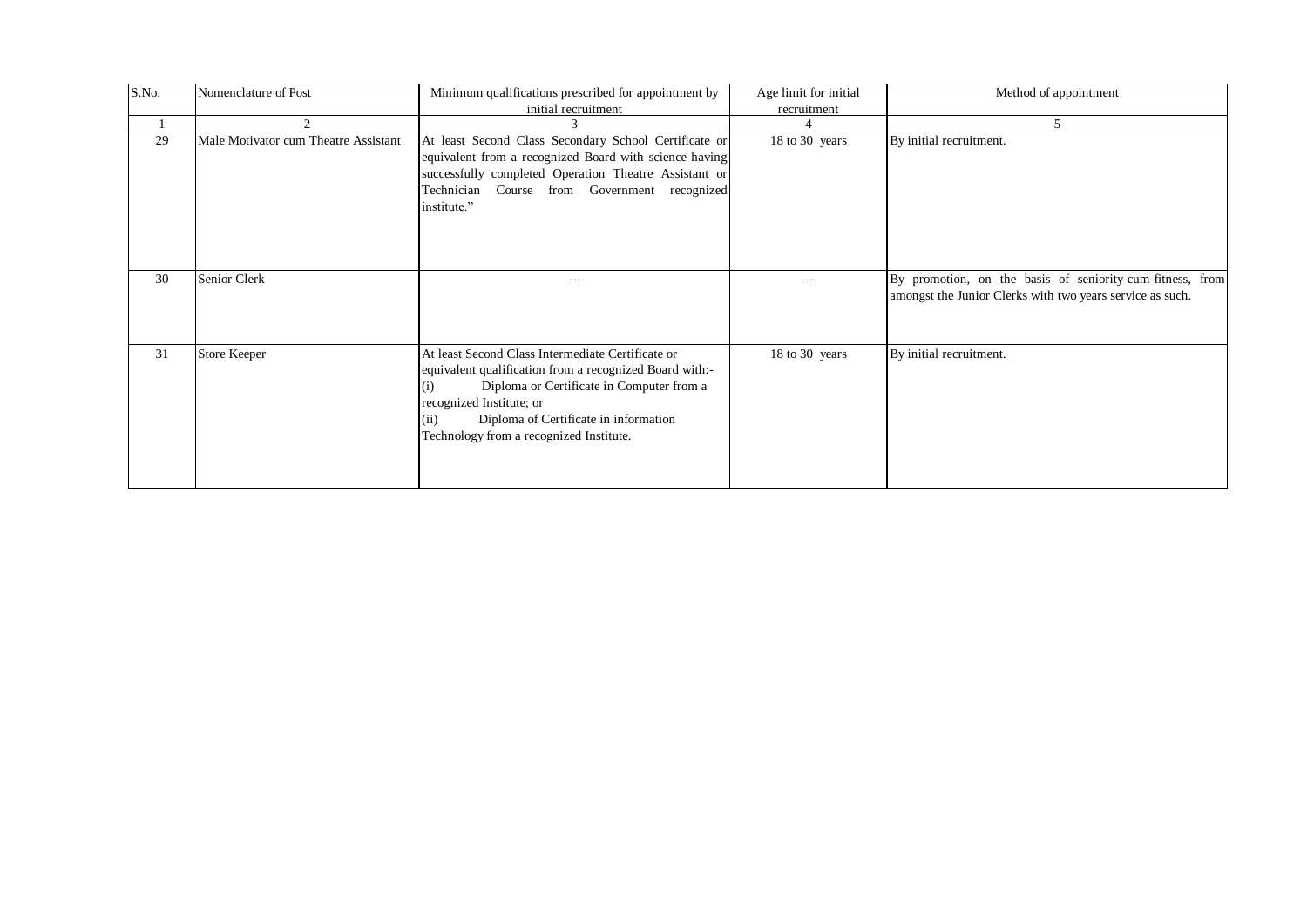| S.No.              | Nomenclature of Post              | Minimum qualifications prescribed for appointment by                                                                                                                            | Age limit for initial | Method of appointment                                                                                                                                                                                                                                                                                                                                                                                                                                                                                                                                                                                                                                                                                                                                                                                                                                                                                                                                                                                                                                                                                                                                                                                                                                     |
|--------------------|-----------------------------------|---------------------------------------------------------------------------------------------------------------------------------------------------------------------------------|-----------------------|-----------------------------------------------------------------------------------------------------------------------------------------------------------------------------------------------------------------------------------------------------------------------------------------------------------------------------------------------------------------------------------------------------------------------------------------------------------------------------------------------------------------------------------------------------------------------------------------------------------------------------------------------------------------------------------------------------------------------------------------------------------------------------------------------------------------------------------------------------------------------------------------------------------------------------------------------------------------------------------------------------------------------------------------------------------------------------------------------------------------------------------------------------------------------------------------------------------------------------------------------------------|
|                    |                                   | initial recruitment                                                                                                                                                             | recruitment           |                                                                                                                                                                                                                                                                                                                                                                                                                                                                                                                                                                                                                                                                                                                                                                                                                                                                                                                                                                                                                                                                                                                                                                                                                                                           |
| $\mathbf{1}$<br>32 | 2<br>Junior Clerk                 | Secondary School Certificate from a recognized board in<br>$2nd$ Division with typing speed 30 words per minute and<br>having Certificate in Computer / Information Technology. | 18 to 30 years        | $\overline{5}$<br>Thirty three percent (33%) by promotion, on the<br>(i)<br>basis of seniority-cum-fitness, from amongst the Qasids, Naib<br>Qasids, Chowkidar, Duplicating Machine Operator, Ayas,<br>Helpers, Dais, Mali, Cook, Sweeper, Sweepress and other<br>equivalent posts, with two years service as such, who have<br>passed Secondary School Certificate examination<br>Note: A Joint Seniority list shall be maintained for the purpose<br>of promotion, with reference to the dates of acquiring the<br>Secondary School Certificate<br>Provided that:<br>If two or more officials have acquired the Secondary<br>(a)<br>School Certificate in the same session, the inter-se seniority in<br>the lower post shall be maintained for the purpose of<br>determining seniority in the higher post;<br>Where a senior official does not possess the requisite<br>qualification at the time of filling up a vacancy the official next<br>junior to him possessing the requisite qualification shall be<br>promoted in preference to the senior official or officials; and<br>Provided that if no suitable candidate is available for<br>promotion, they by initial recruitment; and<br>Sixty seven percent (67%) by initial recruitment.<br>(ii) |
| 33                 | Family Welfare Assistant (Male)   | Secondary School Certificate from a recognized Board.                                                                                                                           | 18 to 30 Years        | By initial recruitment                                                                                                                                                                                                                                                                                                                                                                                                                                                                                                                                                                                                                                                                                                                                                                                                                                                                                                                                                                                                                                                                                                                                                                                                                                    |
| 34                 | Family Welfare Assistant (Female) | Secondary School Certificate from a recognized Board                                                                                                                            | 18 to 30 years        | By initial recruitment                                                                                                                                                                                                                                                                                                                                                                                                                                                                                                                                                                                                                                                                                                                                                                                                                                                                                                                                                                                                                                                                                                                                                                                                                                    |
| 34A                | Telephone Operator                | At least Second Class Intermediate or equivalent<br>qualification from a recognized Board with two (02) years<br>experience as Telephone Operator.                              | 18 to 32 years        | By initial recruitment.                                                                                                                                                                                                                                                                                                                                                                                                                                                                                                                                                                                                                                                                                                                                                                                                                                                                                                                                                                                                                                                                                                                                                                                                                                   |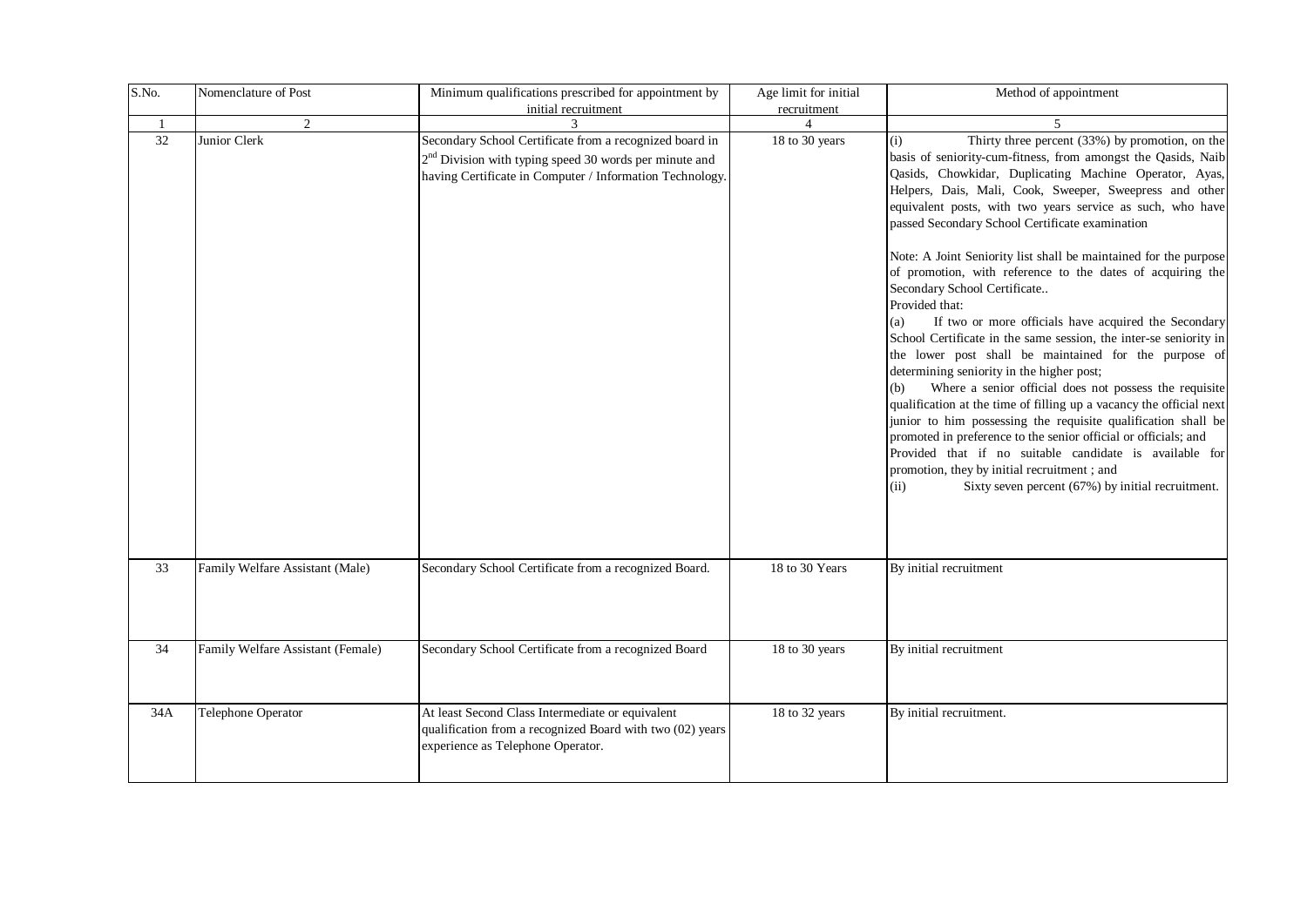| S.No. | Nomenclature of Post         | Minimum qualifications prescribed for appointment by<br>initial recruitment                                                                                                         | Age limit for initial<br>recruitment | Method of appointment  |
|-------|------------------------------|-------------------------------------------------------------------------------------------------------------------------------------------------------------------------------------|--------------------------------------|------------------------|
| -1    | $\overline{2}$               | 3                                                                                                                                                                                   | Δ                                    | 5 <sup>5</sup>         |
| 35    | Driver / Dispatch Rider      | Middle Pass;<br>(i)<br>possessing a valid Driving License.";<br>(ii)<br>Preference will be given to those having<br>Diploma/Certificate in Auto Technology.                         | 18 to 35 years                       | By initial recruitment |
| 36    | Duplicating Machine Operator | At least Secondary School Certificate or<br>(i)<br>equivalent qualification from a recognized Board; and<br>Knowledge of operating Duplicating or Photostat<br>Machine essential."; | 18 to 30 years                       | By initial recruitment |
| 37    | Qasid / Naib Qasid/Chowkidar | Primary Pass.                                                                                                                                                                       | 18 to 40 years                       | By initial recruitment |
| 38    | Mali                         | Primary Pass.<br>(a)<br>2 years relevant experience<br>(b)                                                                                                                          | 18 to 40 years                       | By initial recruitment |
| 39    | Sweeper / Sweepress          | Primary pass                                                                                                                                                                        | 18 to 40 years                       | By initial recruitment |
| 40    | Helper /Aya/Dai              | <b>Primary Pass</b>                                                                                                                                                                 | 18 to 40 years                       | By initial recruitment |
| 41    | Cook                         | Literate with knowledge in Cooking                                                                                                                                                  | 18 to 40 years                       | By initial recruitment |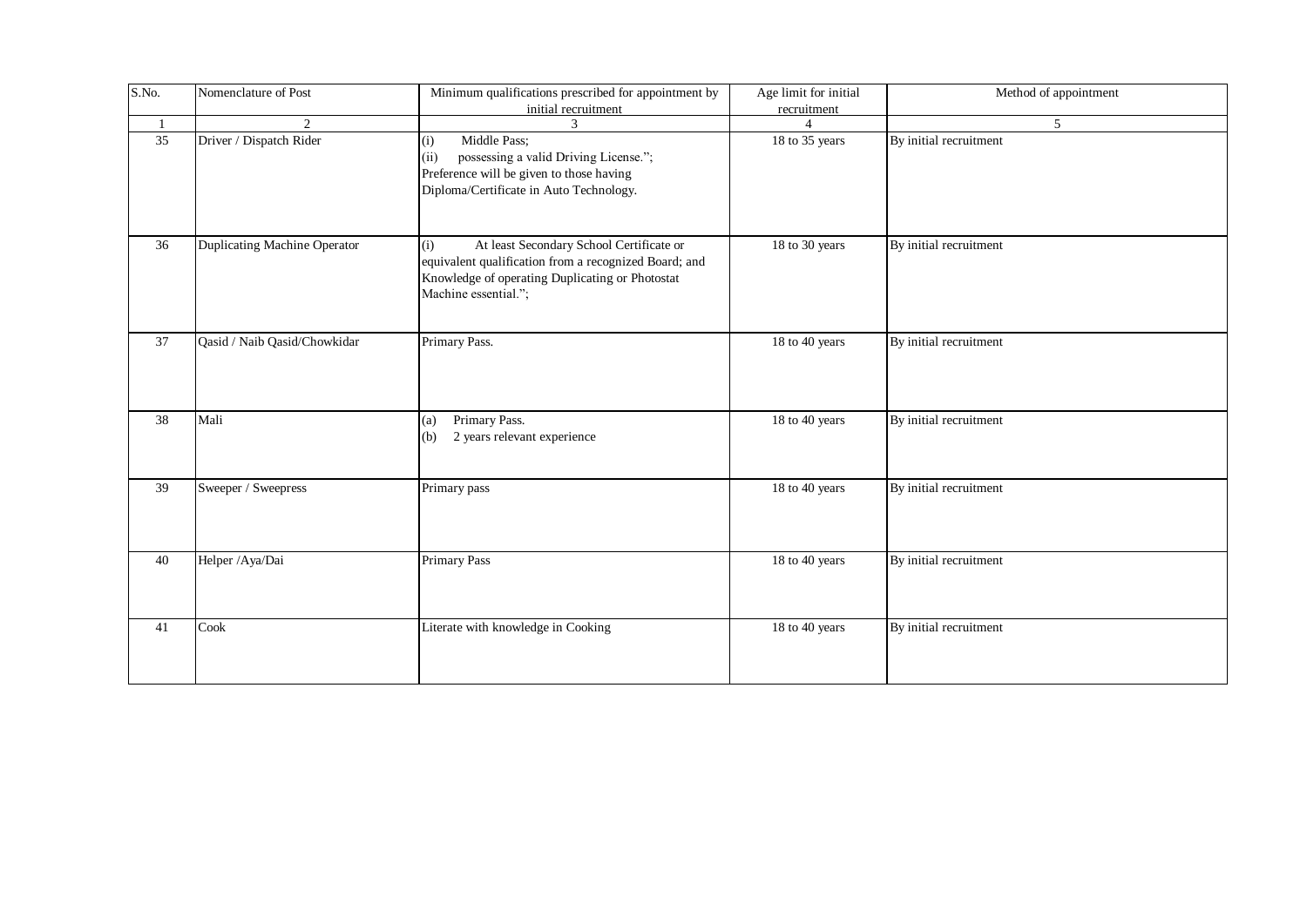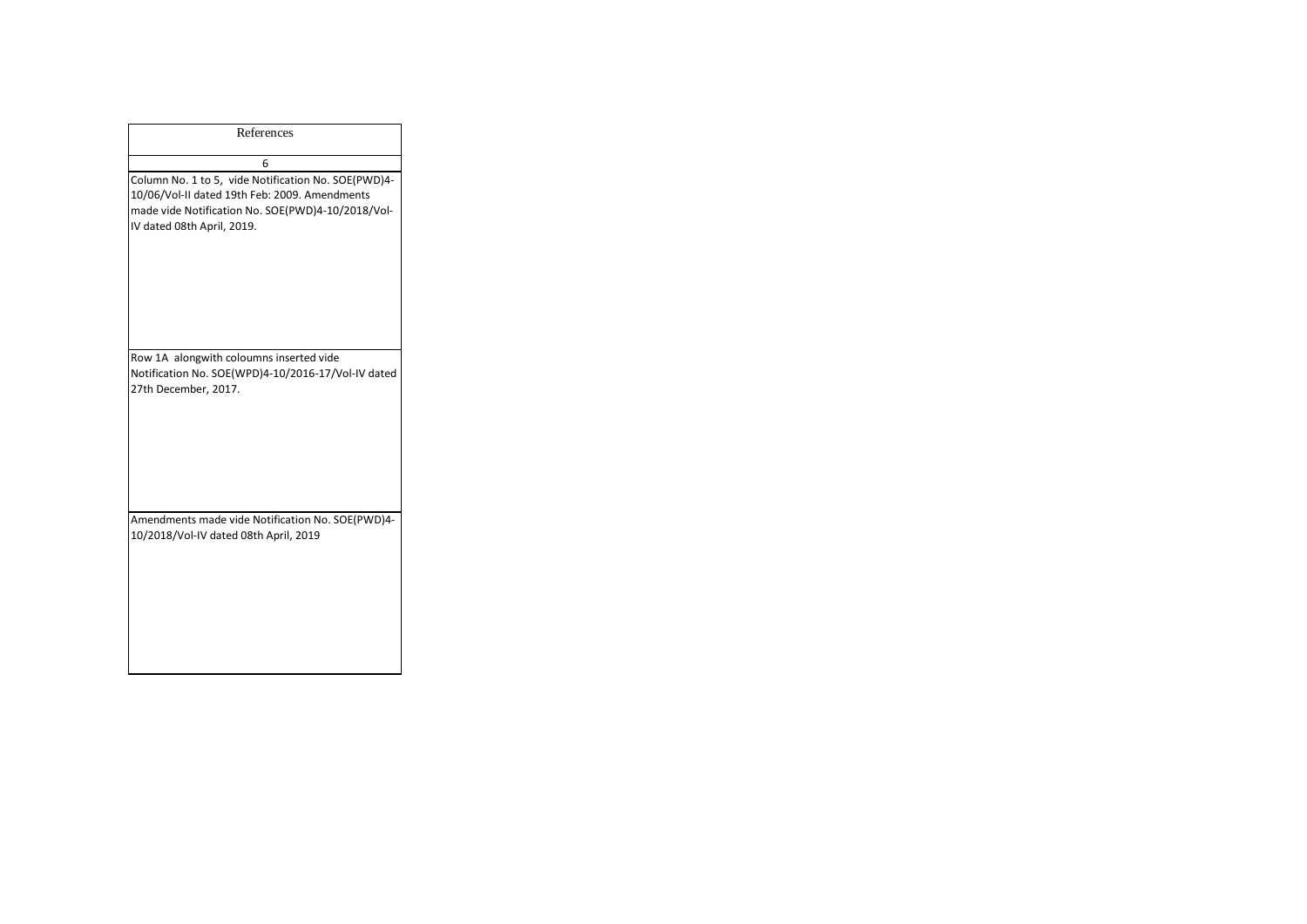| References                                                                                                                                                                                |
|-------------------------------------------------------------------------------------------------------------------------------------------------------------------------------------------|
|                                                                                                                                                                                           |
| 6<br>Coloumn No.1 of 19.02.2009 and Coloumns No.(2 to<br>5) amended vide Notifcation No. SOE(PWD)4-10/2016-<br>17/Vol-IV dated 17th Feb: 2017.                                            |
| Coloumn No.3 of 19.02.2009 and coloumns No. (2 to<br>5) amended vide Notifcation No. SOE(PWD)4-10/2016-<br>17/Vol-IV dated 17th Feb: 2017.<br>Row deleted vide Notifcation No. SOE(PWD)4- |
| 10/2016-17/Vol-IV dated 17th Feb: 2017.                                                                                                                                                   |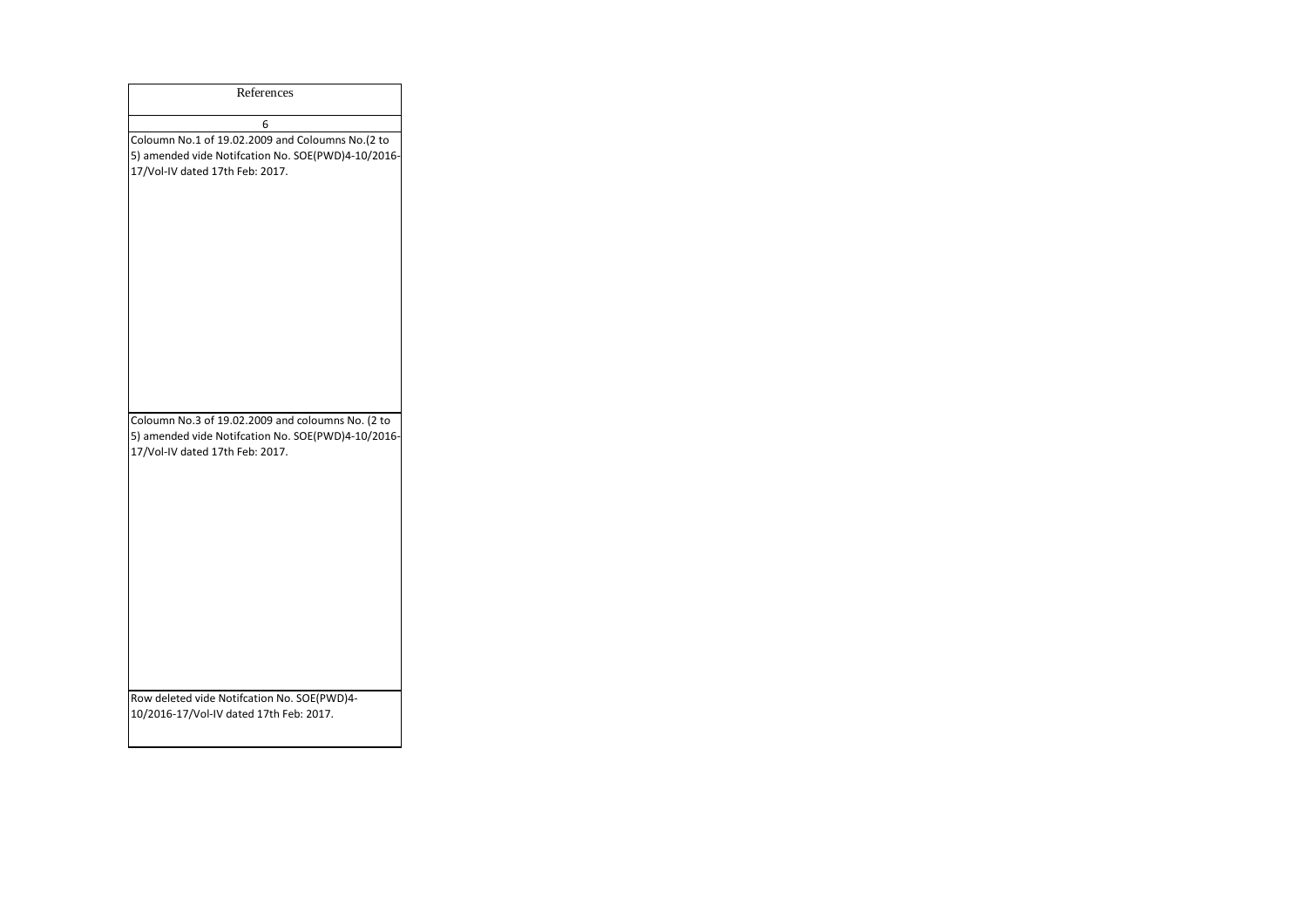| References                                                                                                                         |
|------------------------------------------------------------------------------------------------------------------------------------|
| 6                                                                                                                                  |
| Column No. 01 of 2009 and columns 2 to 5 are<br>amended vide Notifcation No. SOE(PWD)4-10/2016-<br>17/Vol-IV dated 17th Feb: 2017. |
| Column No. 01 of 2009 and columns 2 to 5 are<br>amended vide Notifcation No. SOE(PWD)4-10/2016-<br>17/Vol-IV dated 17th Feb: 2017. |
|                                                                                                                                    |
|                                                                                                                                    |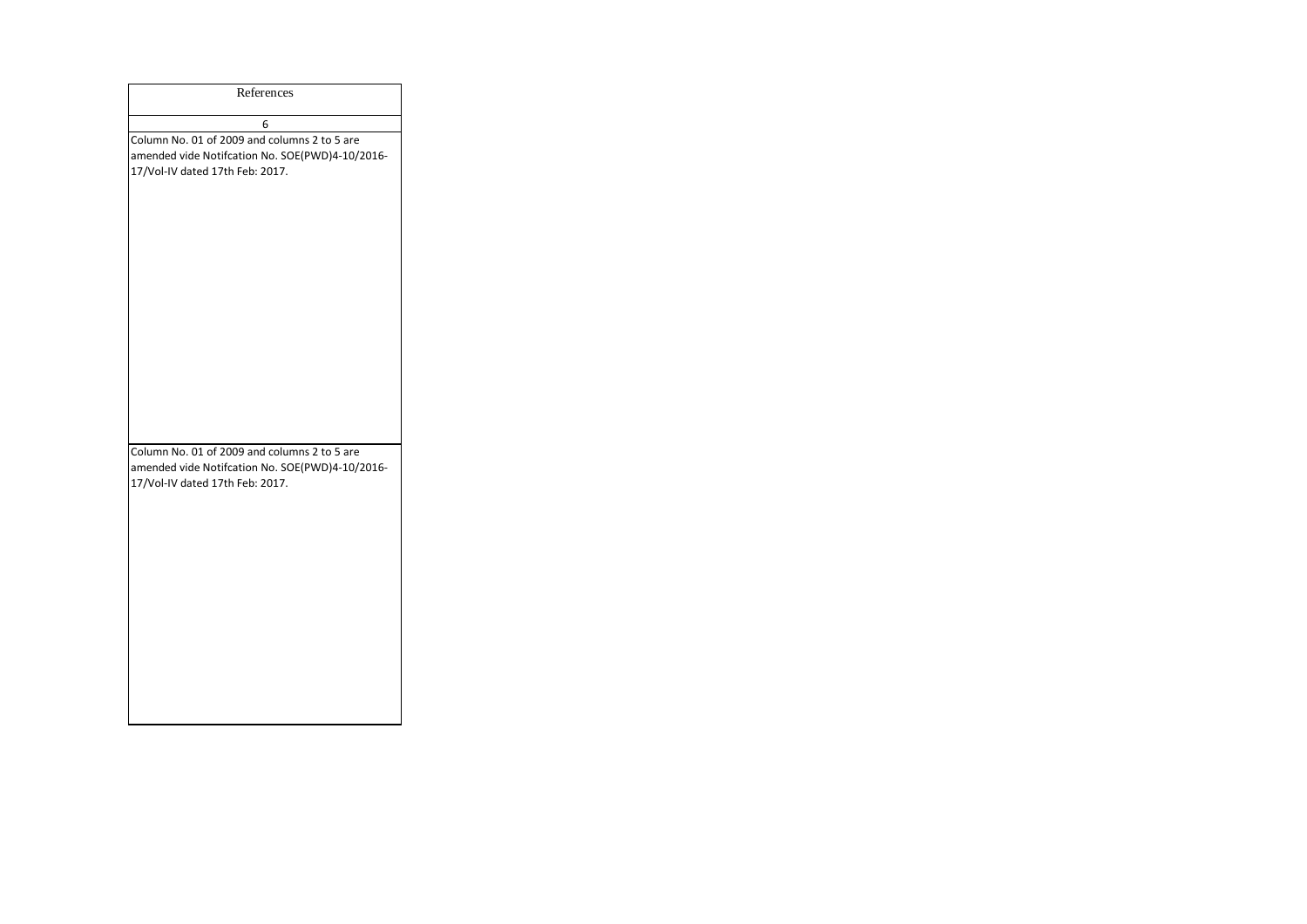| References                                                                                                                                                                                                                             |
|----------------------------------------------------------------------------------------------------------------------------------------------------------------------------------------------------------------------------------------|
| 6                                                                                                                                                                                                                                      |
| Column No. 01 of 2009 and columns 2 to 5 are<br>amended vide Notifcation No. SOE(PWD)4-10/2016-<br>17/Vol-IV dated 17th Feb: 2017.                                                                                                     |
| Column No. 01 of 2009 and columns 2 to 5 are<br>amended vide Notifcation No. SOE(PWD)4-10/2016-<br>17/Vol-IV dated 17th Feb: 2017.                                                                                                     |
| Column No. 1 of 2009, column No.03 amended vide<br>Notification No. SOE(PWD)4-10/2016-17/Vol-IV dated<br>06th March, 2018 and Columns No.2, 4 & 5 amended<br>vide Notifcation No. SOE(PWD)4-10/2016-17/Vol-IV<br>dated 17th Feb: 2017. |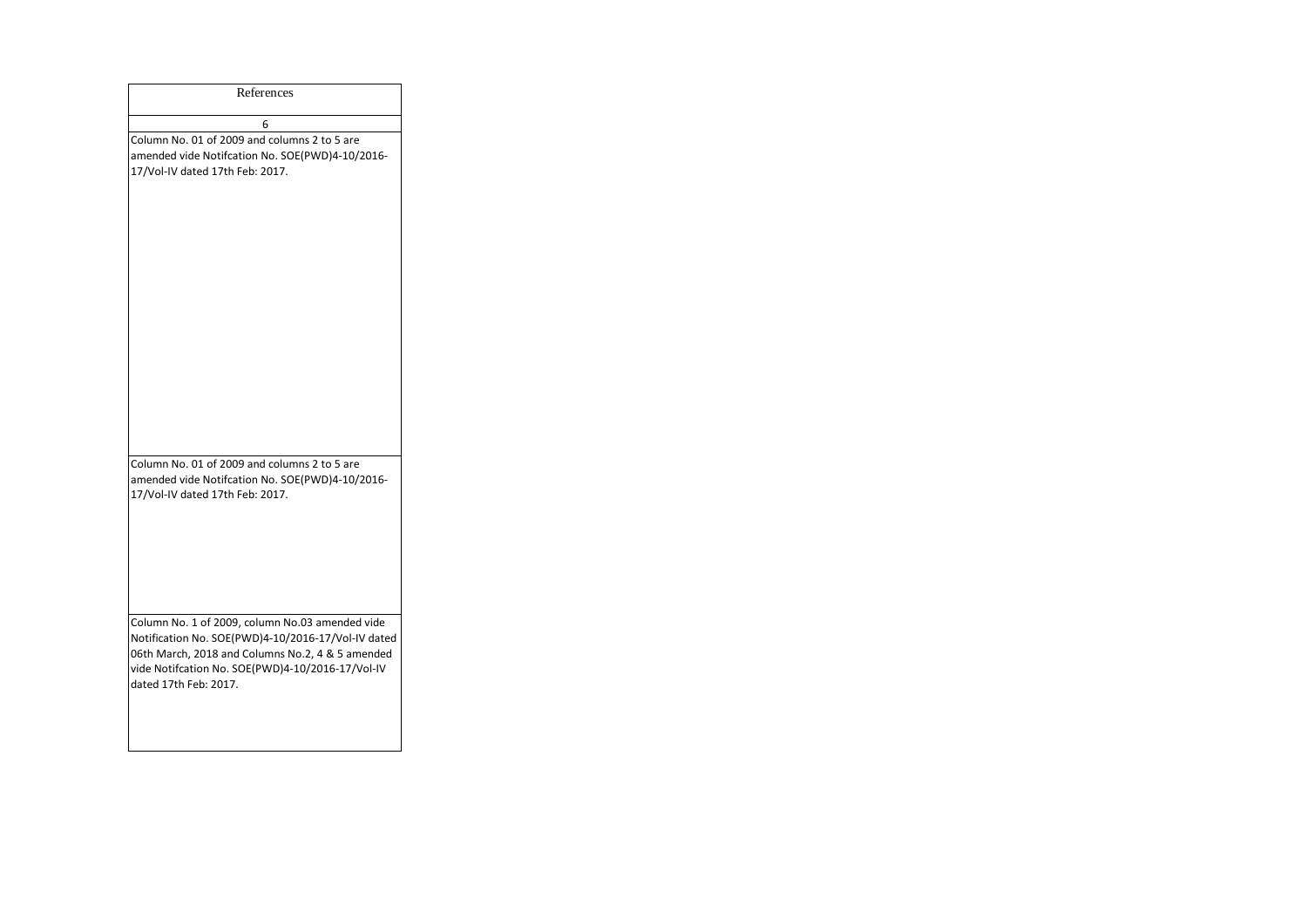| References                                                                                                                                                                                                                             |
|----------------------------------------------------------------------------------------------------------------------------------------------------------------------------------------------------------------------------------------|
| 6                                                                                                                                                                                                                                      |
| Column No. 1, 3 & 5 of 2009, and columns No.02, &<br>04 are amended vide Notifcation No. SOE(PWD)4-<br>10/2016-17/Vol-IV dated 17th Feb: 2017.                                                                                         |
| Column No. 1 of 2009, column No.03 amended vide<br>Notification No. SOE(PWD)4-10/2016-17/Vol-IV dated<br>06th March, 2018 and Columns No.2, 4 & 5 amended<br>vide Notifcation No. SOE(PWD)4-10/2016-17/Vol-IV<br>dated 17th Feb: 2017. |
| Column No. 1 of 2009, column No.03 amended vide<br>Notification No. SOE(PWD)4-10/2016-17/Vol-IV dated<br>06th March, 2018 and Columns No.2, 4 & 5 amended<br>vide Notifcation No. SOE(PWD)4-10/2016-17/Vol-IV<br>dated 17th Feb: 2017. |
| All entries in the columns are deleted vide Notifcation<br>No. SOE(PWD)4-10/2016-17/Vol-IV dated 17th Feb:<br>2017, and new entries instered vide Notifiation No.<br>SOE(PWD)4-10/2016-17/Vol-IV dated 27th December,<br>2017.         |
| All columns are inserted vdie Notification No.<br>SOE(PWD)4-10/2016-17/Vol-IV dated 06th March,<br>2018.                                                                                                                               |
| All columns are inserted vdie Notification No.<br>SOE(PWD)4-10/2016-17/Vol-IV dated 06th March,<br>2018.                                                                                                                               |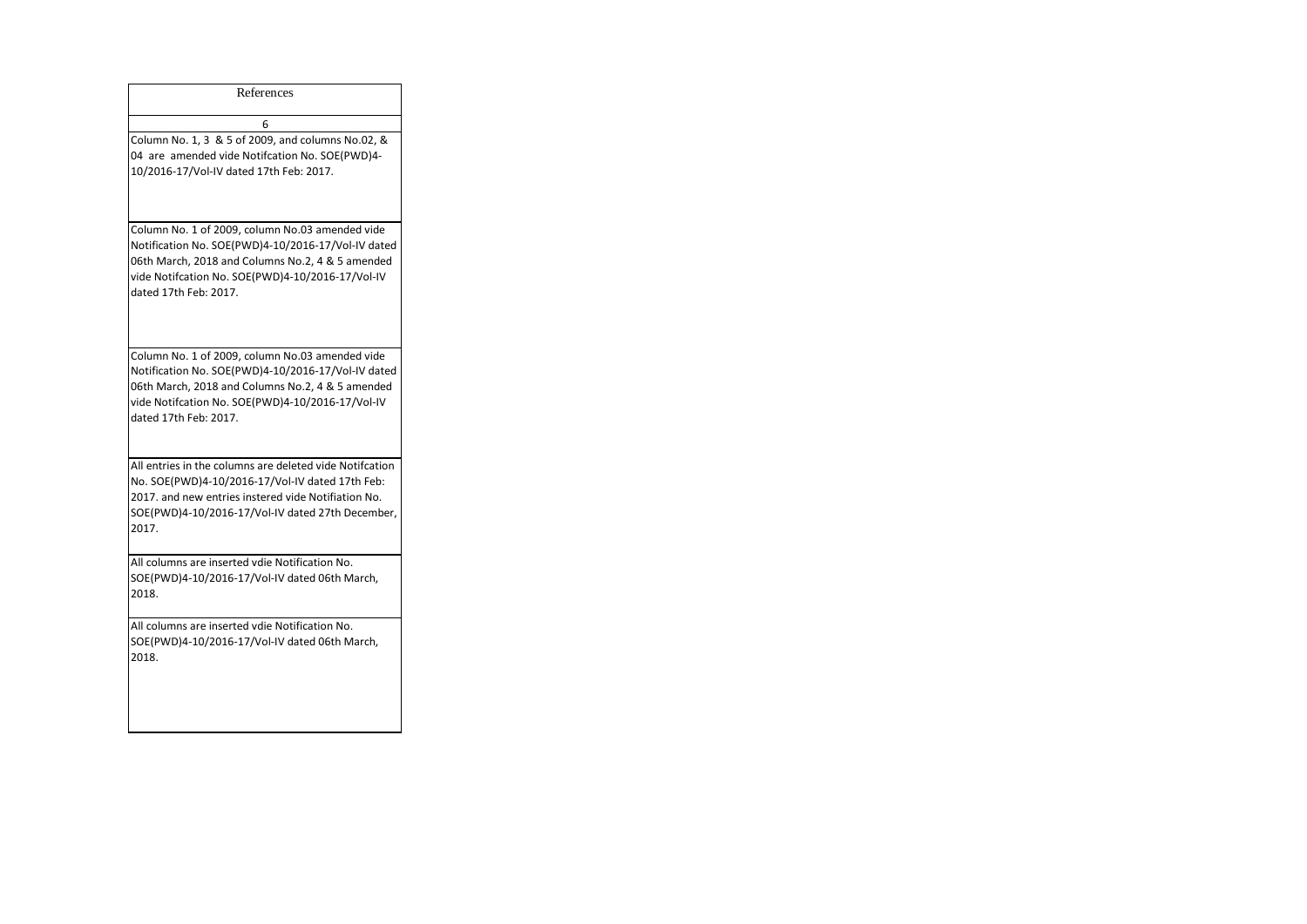| References                                                                                                                                    |
|-----------------------------------------------------------------------------------------------------------------------------------------------|
| 6                                                                                                                                             |
| Column No.01 & 04 of 2009 and Columns No.02,03 &<br>05 are amended vide Notifcation No. SOE(PWD)4-<br>10/2016-17/Vol-IV dated 17th Feb: 2017. |
| All Columns of 2009.                                                                                                                          |
| Columns No.01 to 04 of 2009 and column No.05 is<br>amended vide Notification No. SOE(PWD)4-10/2016-<br>17/Vol-IV dated 17th Feb: 2017.        |
| All Columns of 2009.                                                                                                                          |
| All Columns of 2009.                                                                                                                          |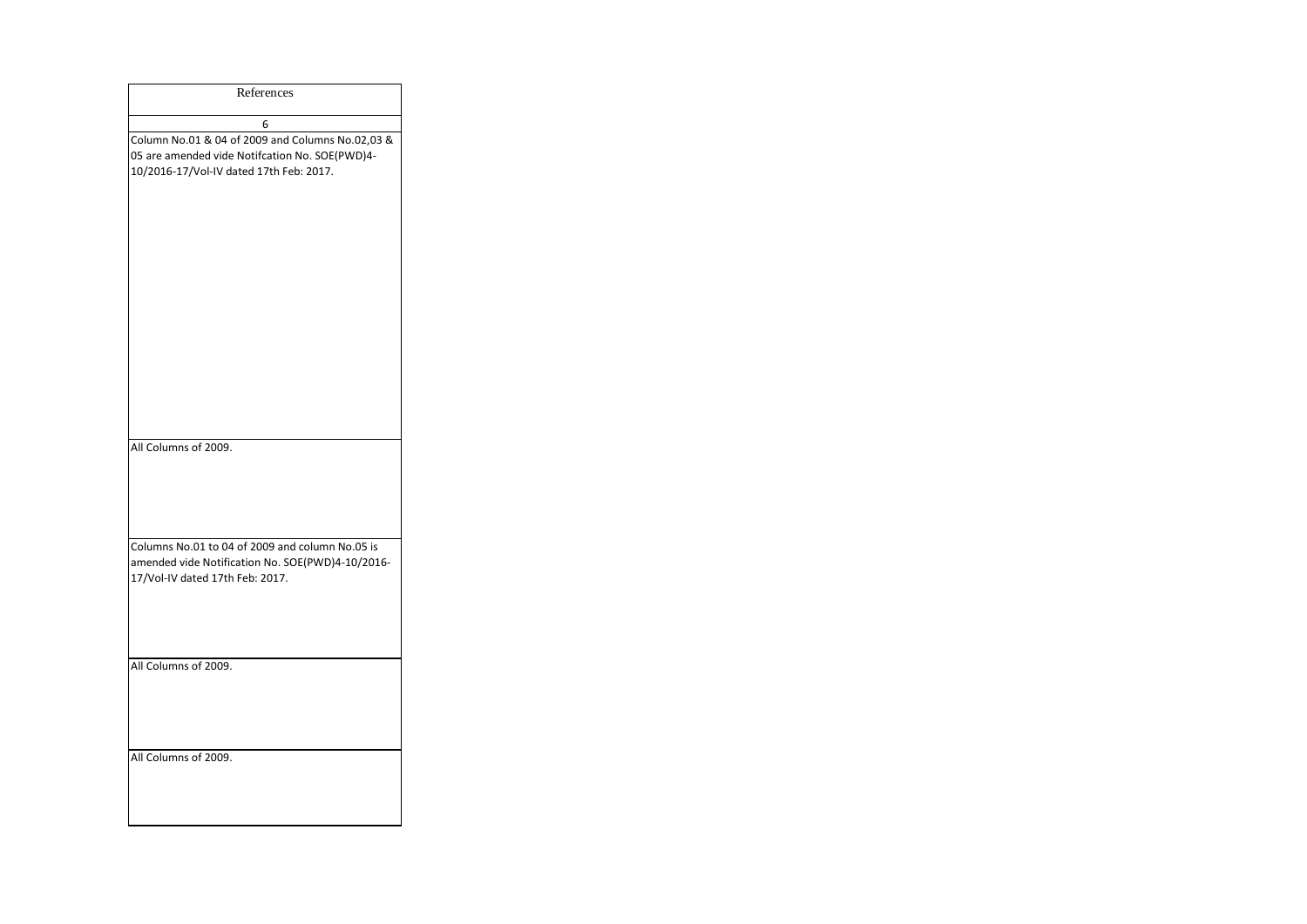| References                                                                                                                                       |
|--------------------------------------------------------------------------------------------------------------------------------------------------|
| 6                                                                                                                                                |
| Columns No.01 to 04 of 2009 and column No.05 is<br>amended vide Notification No. SOE(PWD)4-10/2016-<br>17/Vol-IV dated 17th Feb: 2017.           |
| All columns are inserted vide Notification No.<br>SOE(PWD)4-10/2016-17/Vol-IV dated 27th December,<br>2017.                                      |
| Columns No.01, 02 & 04 of 2009 and Columns No. 03<br>& 05 are mended vide Notification No. SOE(PWD)4-<br>10/2016-17/Vol-IV dated 17th Feb: 2017. |
| All columns are inserted vide Notification No.<br>SOE(PWD)4-10/2016-17/Vol-IV dated 17th Feb: 2017.                                              |
| All columns are inserted vide Notification No.<br>SOE(PWD)4-10/2016-17/Vol-IV dated 27th December,<br>2017.                                      |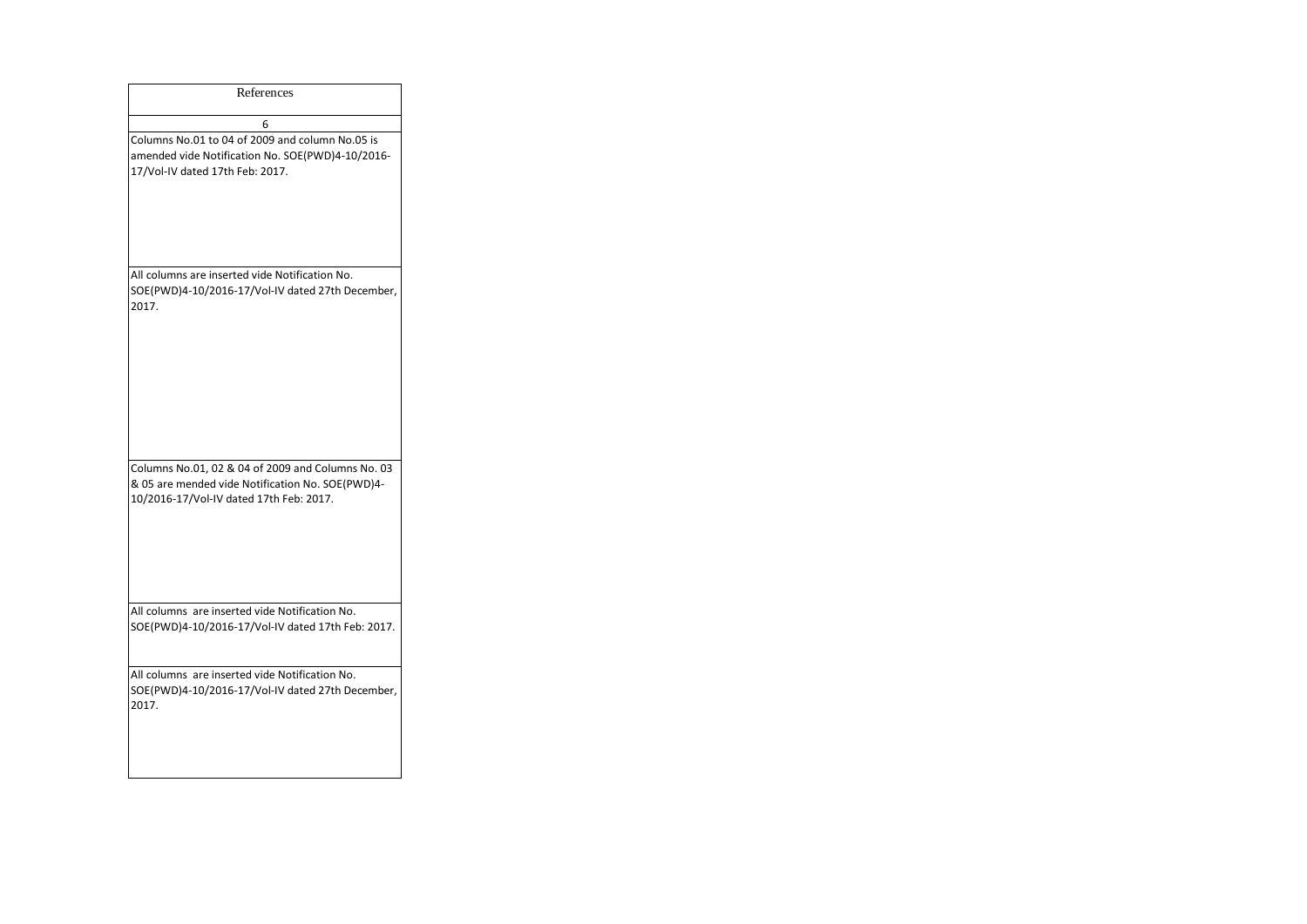| References                                                                                                                                            |
|-------------------------------------------------------------------------------------------------------------------------------------------------------|
| 6                                                                                                                                                     |
| Columns No. 01, 02, 04 & 05 of 2009 and column No.<br>03 is amended vide Notification No. SOE(PWD)4-<br>10/2016-17/Vol-IV dated 17th Feb: 2017.       |
| All Columns are inserted vide Notification No.<br>SOE(PWD)4-10/2016-17/Vol-IV dated 06th March,<br>2018.                                              |
| Columns No. 01, 02, 04 & 05 of 2009 and column No.<br>03 is amended vide Notification No. SOE(PWD)4-<br>10/2016-17/Vol-IV dated 17th Feb: 2017.       |
| Columns No. 01 to 04 of 2009 and column No. 05 is<br>amended vide Notification No. SOE(PWD)4-10/2016-<br>17/Vol-IV dated 17th Feb: 2017.              |
| All columns of 2009.                                                                                                                                  |
| Columns No. 01 & 02 of 2009 and Columns from 03 to<br>05 are amended vide Notification No. SOE(PWD)4-<br>10/2016-17/Vol-IV dated 27th December, 2017. |
|                                                                                                                                                       |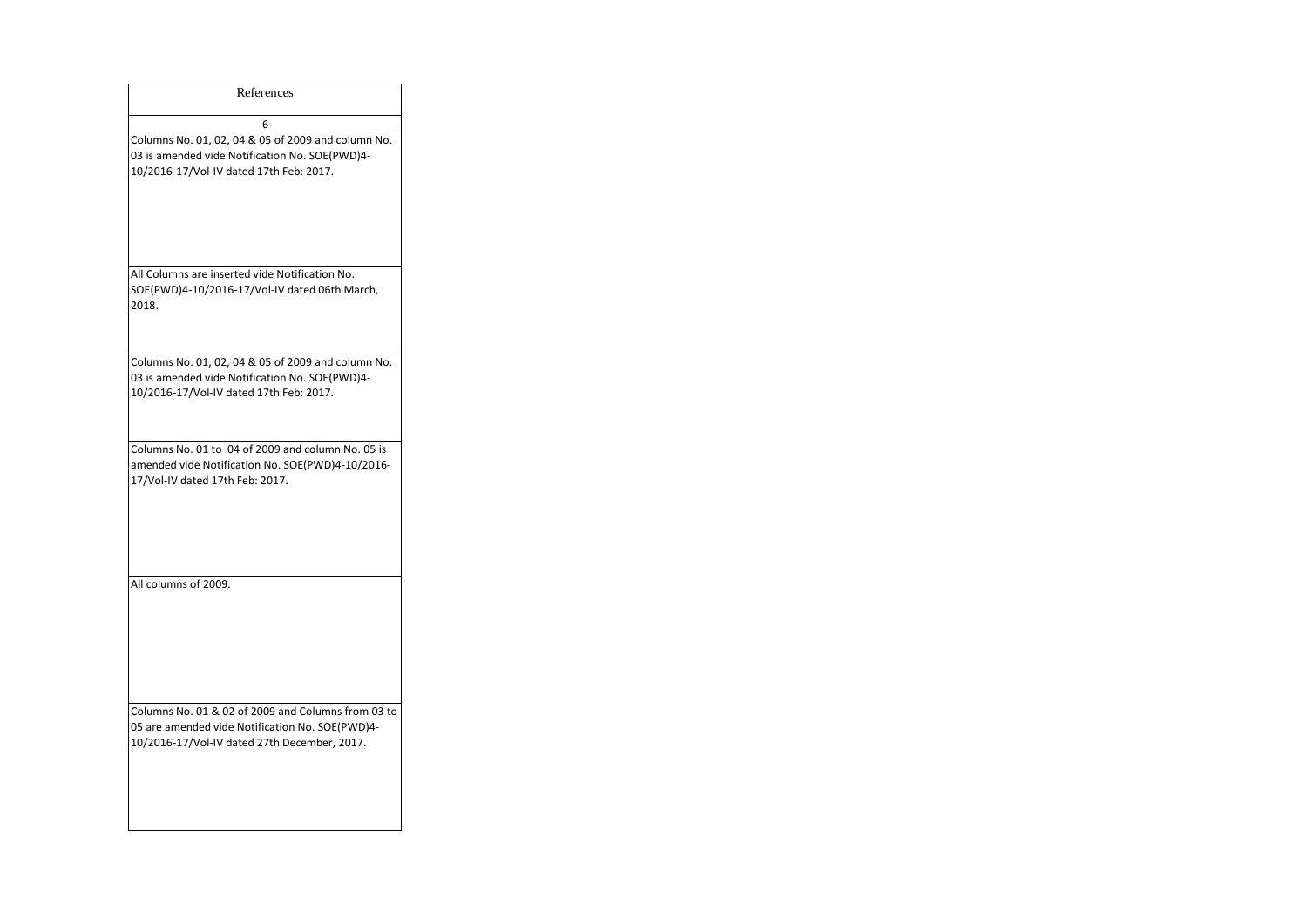| References                                                                                                                                         |
|----------------------------------------------------------------------------------------------------------------------------------------------------|
| 6                                                                                                                                                  |
| Columns No. 01, 02, 04 & 05 of 2009 and Columns 03<br>is amended vide Notification No. SOE(PWD)4-10/2016-<br>17/Vol-IV dated 17th Feb: 2017.       |
| Column No. 01 of 2009 and columns No. 02 to 05 are<br>amended vide Notification No. SOE(PWD)4-10/2016-<br>17/Vol-IV dated 17th Feb: 2017.          |
| All Columns of 2009.                                                                                                                               |
| Columns No. 01,02 & 04 of 2009 and Columns No. 03<br>& 05 are mended vide Notification No. SOE(PWD)4-<br>10/2016-17/Vol-IV dated 17th Feb: 2017.   |
| Columns No. 01, 04 & 05 of 2009 and Columns No. 02<br>& 03 are amended vide Notification No. SOE(PWD)4-<br>10/2016-17/Vol-IV dated 17th Feb: 2017. |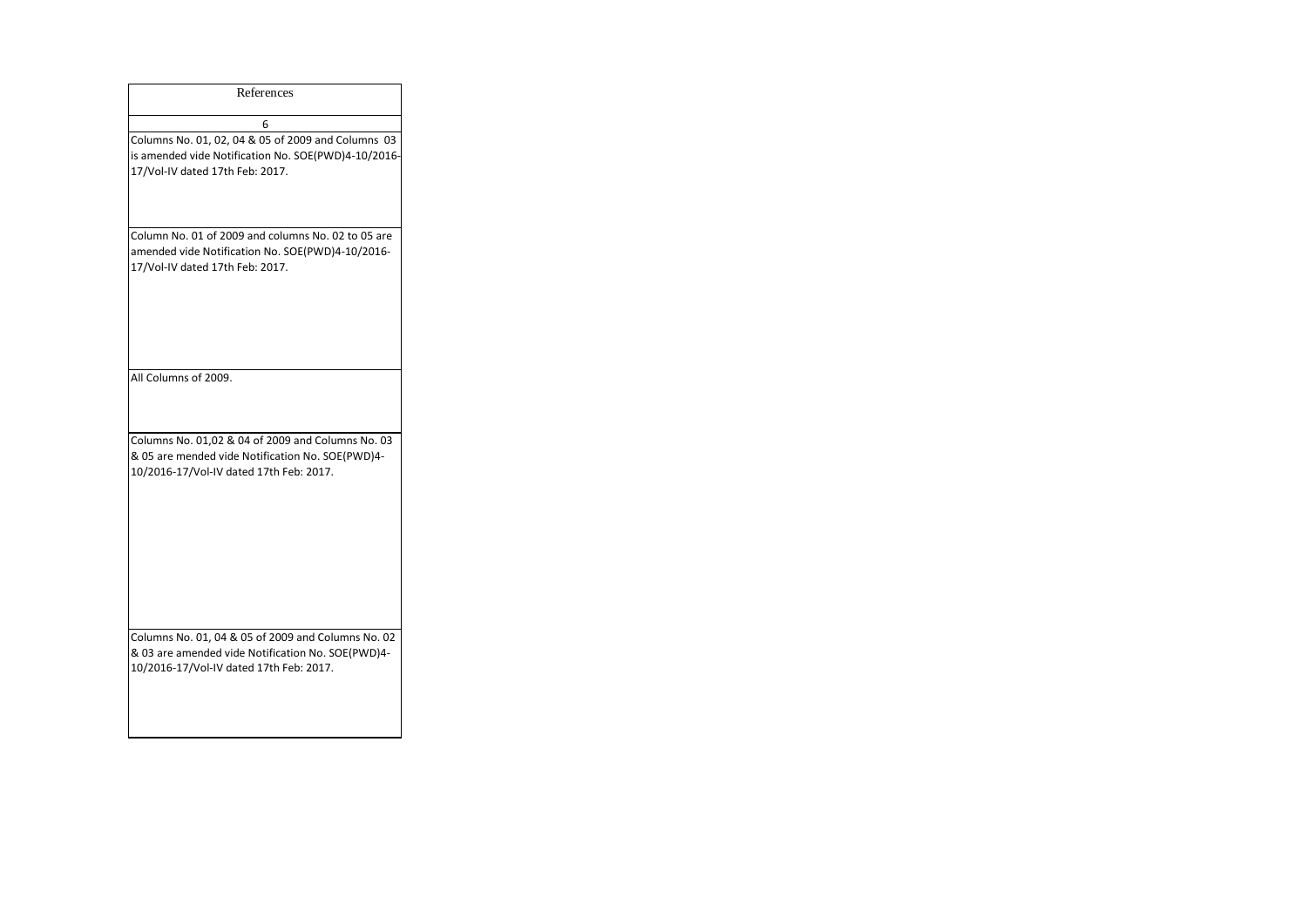| References                                                                                                                                        |
|---------------------------------------------------------------------------------------------------------------------------------------------------|
| 6                                                                                                                                                 |
| Columns No. 01, 02, 04 & 05 of 2009 and Column No.<br>03 is amended vide Notification No. SOE(PWD)4-<br>10/2016-17/Vol-IV dated 17th Feb: 2017.   |
| All columns of 2009.                                                                                                                              |
| Columns No. 01, 02 & 04 of 2009 and Columns No.<br>03 & 05 are amended vide Notification No.<br>SOE(PWD)4-10/2016-17/Vol-IV dated 17th Feb: 2017. |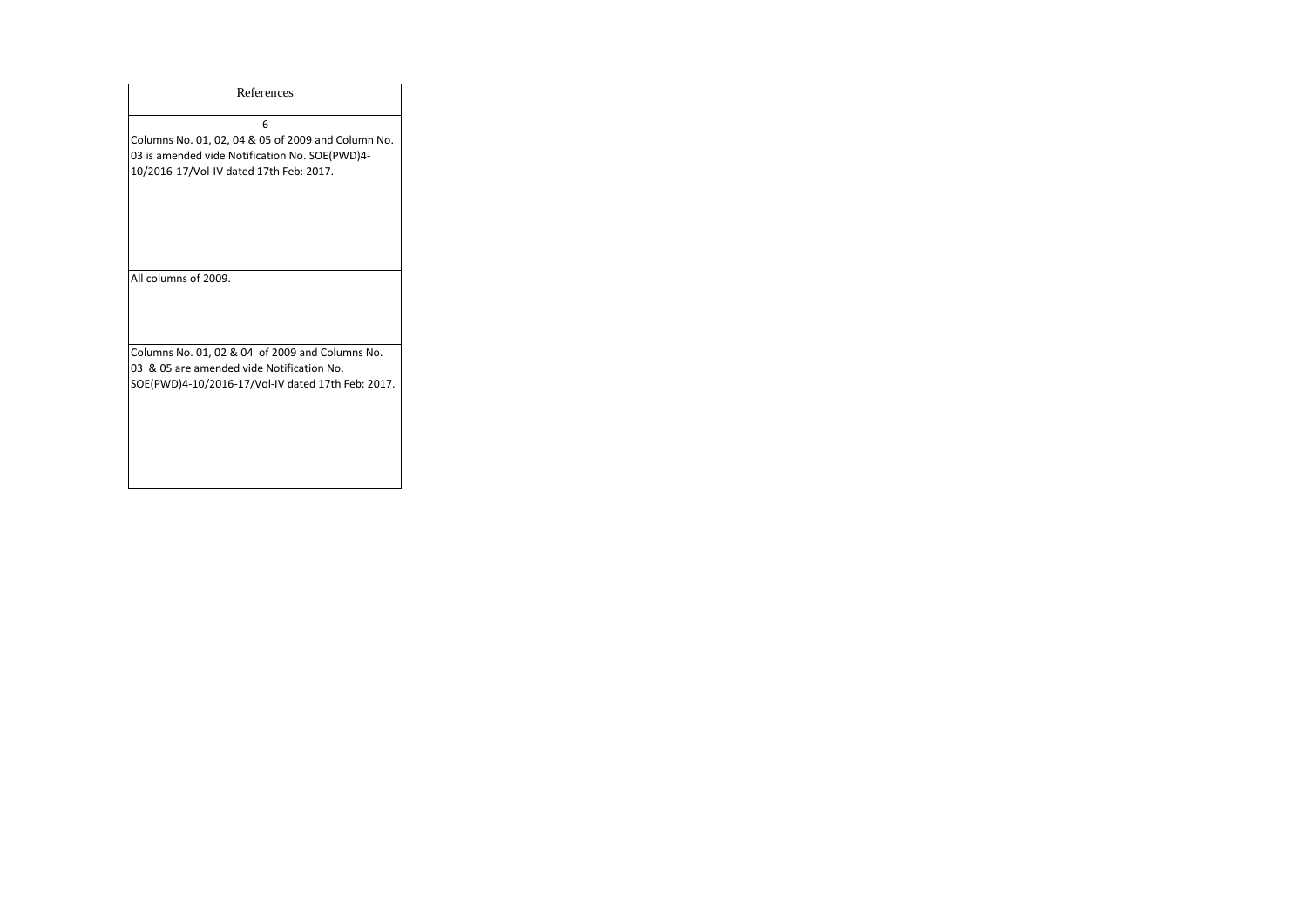| References                                                                                                                               |
|------------------------------------------------------------------------------------------------------------------------------------------|
| 6                                                                                                                                        |
| Columns No. 01 to 04 of 2009 and Column No. 05 is<br>amended vide Notification No. SOE(PWD)4-10/2016-<br>17/Vol-IV dated 17th Feb: 2017. |
| All Columns of 2009.                                                                                                                     |
|                                                                                                                                          |
| All Columns of 2009.                                                                                                                     |
| All columns are inserted vide Notiification No.<br>SOE(PWD)4-10/2016-17/Vol-IV dated 27th December,<br>2017.                             |